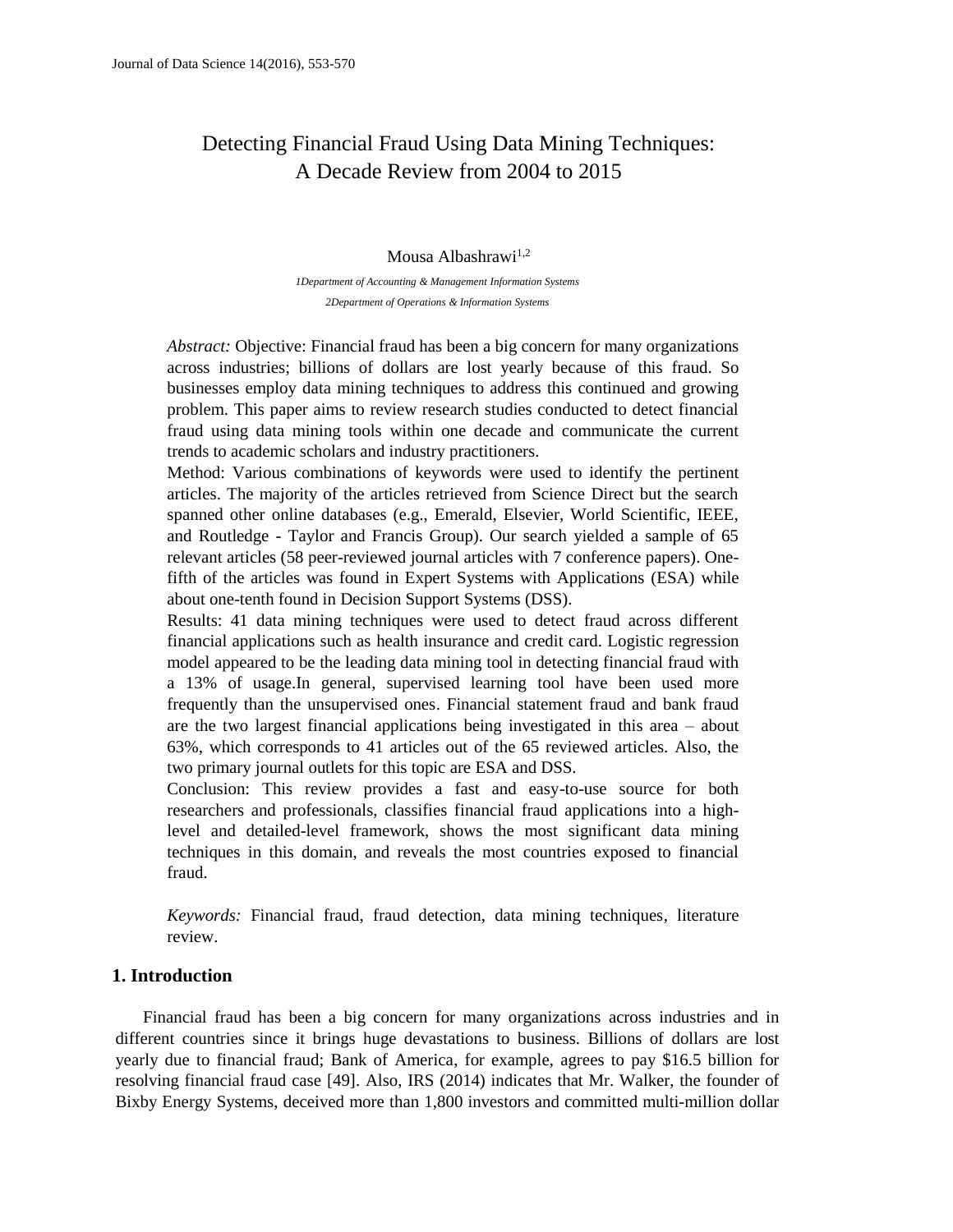fraud. His fraudulent actions involve providing false statements of a) his subordinates' salaries and commissions; b) the operational capacity of the firm's core products, and c) an initial public stock offering [30]. Hence, the numbers still indicate this is a growing problem, which needs more attention from professionals and academicians.

Financial fraud detection tools have been brought to scenic in order to address this problem and to provide reliable solutions to business. Financial fraud is normally discovered through outlier detection process [32] enabled by data mining techniques, which also identify valuable information by revealing hidden trends, relationships, patterns found in a large database [25]. Data mining, defined as "a process that uses statistical, mathematical, artificial intelligence, and machine learning techniques to extract and identify useful information and subsequently gain knowledge from a large database" [50], is a major contributor for detecting different types of financial fraud through its diverse methods, such as, logistic regression, decision tree, support vector machine (SVM), neural network (NN) and naïve Bayes. Some of these techniques outperform the others in specific financial contexts. Glancy and Yadav (2011) divide those contexts to three main areas: internal, insurance and credit [22]. Jans et al. (2011) further classify internal fraud into two categories: financial statement fraud and transaction fraud [31]. They define financial statement fraud as "the intentional misstatement of certain financial values to enhance the appearance of profitability and deceive shareholders or creditors" while transaction fraud captures the process of snatching organizational assets.

Although detecting financial fraud is considered a high priority for many organizations, the current literature lacks for an up-to-date, comprehensive and in-depth review that can help firms with their decisions of selecting the appropriate data mining technique. Ngai et al. (2011) provide a well-organized and detailed literature review on detecting financial fraud via data mining methods based on 49 articles ranging from 1997 to 2008 [50]. However, the specified time period is not able to capture the increasing trend of research in this area, specifically in the year of 2011, which is considered as a record year in financial fraud [11]. This has motivated us to extend Ngai et al.'s review and contribute by 1) revealing which context should implement what technique of data mining, 2) unfolding what technique can yield a higher classification accuracy in detecting financial fraud, 3) providing a new classification framework for financial fraud, and 4) expanding the sample of the reviewed articles to make it one of the most comprehensive reviews on this topic. Overall, this paper is an attempt to leverage our knowledge and to increase our understanding of data mining applications in financial fraud.

#### **2. Literature Review**

Due to its high importance, financial fraud has been given a considerable attention in prior research. Literature has tapped on different types of financial fraud using different methods of data mining. Table 1 presents the 65 examined articles in chronological order. From the table, we can determine what methods are being frequently implemented for which case of financial fraud and what method can work best across fraud types. For example, the logistic model can help in detecting financial fraud in automobile insurance, corporate insurance, financial statement, and credit card but it can be considered the best-performing method in the context of corporate insurance fraud.

Table 1: Summarized work for detecting financial fraud via data mining techniques (2004-2015)

| No. | <b>Fraud Type</b> | <b>Dataset Used</b> | Data Mining               | <b>Reference</b> | <b>Best-Performing</b>     |
|-----|-------------------|---------------------|---------------------------|------------------|----------------------------|
|     |                   |                     | <b>Technique Employed</b> |                  | <b>Technique (Highest)</b> |
|     |                   |                     |                           |                  | Accuracy) <sup>a</sup>     |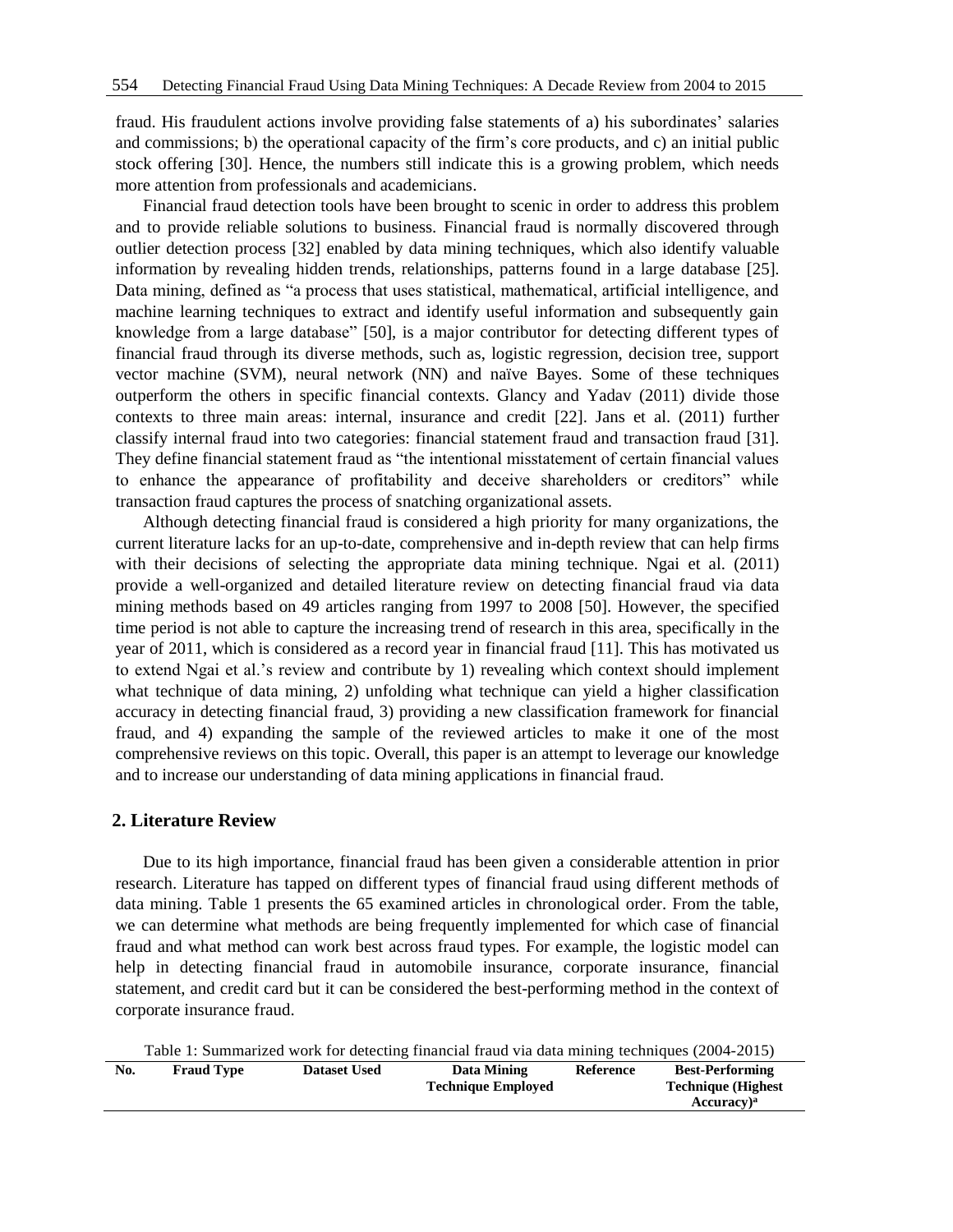| 1              | Financial                     | 158 firm                                  | Discriminant analysis    | $[35]$ |               |
|----------------|-------------------------------|-------------------------------------------|--------------------------|--------|---------------|
|                | statement fraud               | (79 fraud,                                |                          |        |               |
|                |                               | 79 non-fraud): 1982-                      |                          |        |               |
| $\mathbf{2}$   |                               | 1999 <sup>b</sup>                         |                          |        |               |
|                | Insurance auto<br>fraud       | 1,399 personal injury<br>protection (PIP) | Naïve Bayes              | $[68]$ |               |
|                |                               | automobile insurance                      |                          |        |               |
|                |                               | claims: 1993                              |                          |        |               |
| 3              | Automobile                    | 4083 cases (245)                          | NN, naïve Bayes and      | $[56]$ |               |
|                | insurance fraud               | fraud, 3838 non-                          | decision tree            |        |               |
|                |                               | fraud)                                    |                          |        |               |
| $\overline{4}$ | Automobile                    | 1,399 PIP automobile                      | NN                       | $[70]$ |               |
|                | insurance fraud               | insurance claims:                         |                          |        |               |
|                |                               | 1993                                      |                          |        |               |
| 5              | Automobile                    | Spanish automobile                        | Logit model              | [6]    |               |
|                | insurance fraud               | insurance claims (half                    |                          |        |               |
|                |                               | fraud, half                               |                          |        |               |
|                |                               | legitimate):                              |                          |        |               |
| 6              |                               | 1993-1996<br>Insurance                    | Fuzzy logic              |        |               |
|                | Insurance auto<br>fraud       | hypothetical data                         |                          | $[54]$ |               |
| $\overline{7}$ | Financial                     | 27 firms:                                 | Genetic algorithm        | $[37]$ |               |
|                | statement fraud               | 2004-2005 <sup>b</sup>                    |                          |        |               |
| 8              | Corporate                     | 82,807 firms from                         | Logit and probit models  | $[33]$ | Logit model   |
|                | insurance fraud               | RMA (US agency                            |                          |        |               |
|                |                               | under Dept. of                            |                          |        |               |
|                |                               | Agriculture): 2001                        |                          |        |               |
| 9              | Fraudulent                    | 164 Greek firms (41                       | Decision trees, NN,      | $[40]$ | Decision tree |
|                | financial                     | fraud, 123 non-fraud):                    | Bayesian network,        |        |               |
|                | statements                    | 2001-2002                                 | SVM and nearest          |        |               |
|                |                               |                                           | neighbour                |        |               |
| 10             | Health insurance              | 1812 medical cases                        | Process mining           | $[75]$ |               |
|                | fraud                         | (906 fraud, 906 non-                      |                          |        |               |
| 11             | Accounting fraud              | fraud)<br>8000 public firms <sup>b</sup>  | Logit model, K-means     | $[71]$ |               |
|                |                               |                                           | clustering, and decision |        |               |
|                |                               |                                           | tree                     |        |               |
| 12             | Financial                     | Real-world financial                      | Genetic algorithm        | [8]    |               |
|                | statement fraud               | datab                                     |                          |        |               |
| 13             | Credit card fraud             | 50 firms based on                         | <b>SVM</b>               | $[9]$  |               |
|                |                               | questionnaire-                            |                          |        |               |
|                |                               | responded transaction                     |                          |        |               |
|                |                               | (QRT) data                                |                          |        |               |
| 14             | Fraudulent                    | 76 Greek                                  | Decision trees, NN and   | $[38]$ |               |
|                | financial                     | manufacturing                             | Bayesian belief          |        |               |
|                | statements                    | firms (38 fraud,                          | networks                 |        |               |
| 15             |                               | 38 non-fraud)<br>Traditional suspicion    |                          |        |               |
|                | Money laundering              | data (disgruntled                         | Network analysis         | $[19]$ |               |
|                |                               | employees, banks,                         |                          |        |               |
|                |                               | and informants)                           |                          |        |               |
| 16             | Automobile                    | 2567 suspicious                           | Probit model             | $[57]$ |               |
|                | insurance fraud               | claims from Spanish                       |                          |        |               |
|                |                               | insurance company                         |                          |        |               |
| 17             | Financial                     | 312 service-based                         | Logit model and fuzzy    | $[41]$ |               |
|                | statement fraud               | computer and                              | logic                    |        |               |
|                |                               | technology firms:                         |                          |        |               |
|                |                               | 1996-2001                                 |                          |        |               |
| 18             | Financial                     | 51 fraudulent firms:<br>$1991 - 2003b$    | Genetic algorithm        | $[27]$ |               |
| 19             | statement fraud<br>Automobile | 2403 claims (2229                         | Logit model              | $[69]$ |               |
|                | insurance fraud               | legitimate, 174                           |                          |        |               |
|                |                               |                                           |                          |        |               |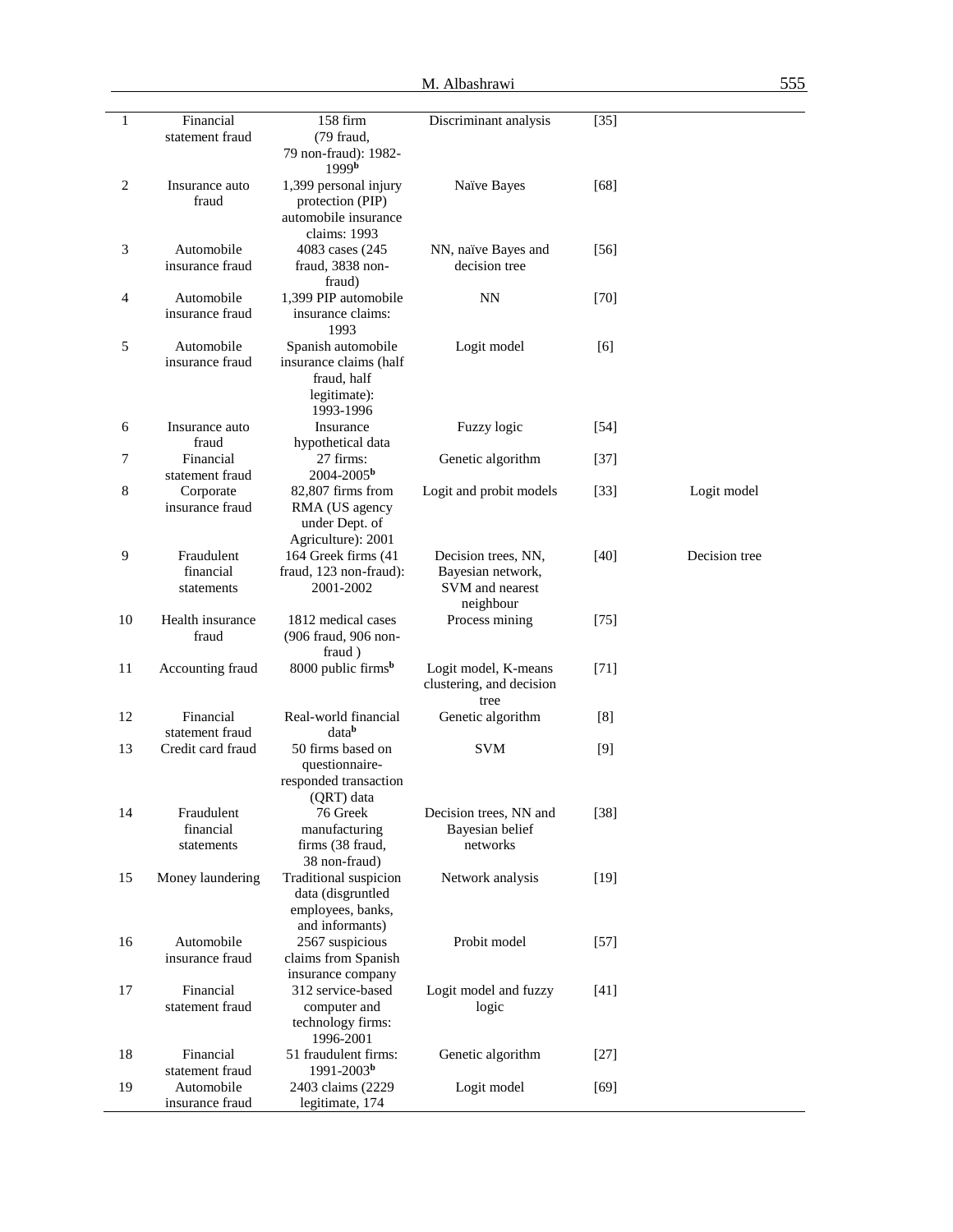| 20 | Fraudulent<br>financial reporting      | fraudulent): 2000<br>1,515 Taiwanese<br>firms (6 fraud, 1,509)<br>non-fraud): 2003-<br>2004             | NN, logistic regression<br>and decision tree                                                                                                                                 | $[44]$            | Logistic regression          |
|----|----------------------------------------|---------------------------------------------------------------------------------------------------------|------------------------------------------------------------------------------------------------------------------------------------------------------------------------------|-------------------|------------------------------|
| 21 | Credit card fraud                      | 41,647 records<br>(15,576 fraud, 26,071<br>non-fraud)                                                   | Artificial immune<br>systems, NN, Bayesian<br>nets, Naïve Bayes and<br>decision tree                                                                                         | $[17]$            | Artificial immune<br>systems |
| 22 | Fraudulent credit<br>card transactions | 77,345 fraud,<br>2,943,695 non-fraud<br>transactions                                                    | Supervised and<br>unsupervised<br>classification                                                                                                                             | $[34]$            |                              |
| 23 | Corporate financial<br>fraud           | 274 firms (137<br>fraudulent, 137 non-<br>fraudulent: 2002-<br>2004                                     | Logistic regression<br>model                                                                                                                                                 | $[77]$            |                              |
| 24 | Credit card fraud                      | 102,000 ATM and<br>POS transactions                                                                     | Stream clustering                                                                                                                                                            | [66]              |                              |
| 25 | Insurance auto<br>fraud                | 10,000 automobile<br>claims (9,899<br>legitimate, 101<br>fraudulent): 2000                              | Bayesian analysis                                                                                                                                                            | $\lceil 3 \rceil$ |                              |
| 26 | Healthcare fraud                       | 60.962 observations<br>from Medicaid<br>payment data                                                    | Stepwise multi-stage<br>clustering                                                                                                                                           | $[47]$            |                              |
| 27 | Financial<br>statements fraud          | 148 firms (24 fraud,<br>124 non-fraud)                                                                  | Classification and<br><b>Regression Tree</b><br>(CART)                                                                                                                       | $[2]$             |                              |
| 28 | Credit card fraud                      | 525 credit card<br>transactions                                                                         | Self-organizing map                                                                                                                                                          | $[58]$            |                              |
| 29 | Financial<br>statement fraud           | 398 Greek firms<br>(199 fraud,<br>199 non-fraud): 2001-<br>2004                                         | Discriminant analysis,<br>logistic regression,<br>nearest neighbor, NN,<br>SVM, UTilités<br>Additives<br><b>DIScriminantes</b><br>(UTADIS), and Multi-<br>group hierarchical | $[18]$            | <b>UTADIS</b>                |
|    |                                        |                                                                                                         | discrimination<br>(MHDIS)                                                                                                                                                    |                   |                              |
| 30 | Credit card fraud                      | 1,959 clients with<br>12,107 transactions                                                               | Association rules                                                                                                                                                            | [62]              |                              |
| 31 | Credit card fraud                      | $25,000$ payment<br>observations (5,529<br>fraud, 19,471 non-<br>fraud) from<br>Taiwanese bank:<br>2005 | K-nearest neighbor,<br>logistic model,<br>discriminant analysis,<br>Naïve Bayes, NN, and<br>decision tree                                                                    | $[76]$            | <b>NN</b>                    |
| 32 | Credit card fraud                      | 2,000 synthetic<br>transactions                                                                         | Rule-based filtering,<br>Dempster-Shafer adder<br>and Bayesian learning                                                                                                      | $[53]$            | Bayesian learning            |
| 33 | Occupational<br>financial fraud        | 80 intra-company<br>messages (40<br>disgruntled and 40<br>non-disgruntled)                              | Naïve Bayes                                                                                                                                                                  | $[26]$            |                              |
| 34 | Financial<br>statement fraud           | 100 Chinese firms:<br>1999-2006                                                                         | Self-organizing map<br>and K-means clustering                                                                                                                                | $[13]$            |                              |
| 35 | Financial<br>statement fraud           | 3,319 firms<br>$(132$ fraud,<br>3,187 non-fraud):<br>1999-2006 <sup>b</sup>                             | SVM using custom<br>financial kernel                                                                                                                                         | $[7]$             |                              |
| 36 | Financial                              | 126 Turkish                                                                                             | Three-phase cutting                                                                                                                                                          | $[15]$            |                              |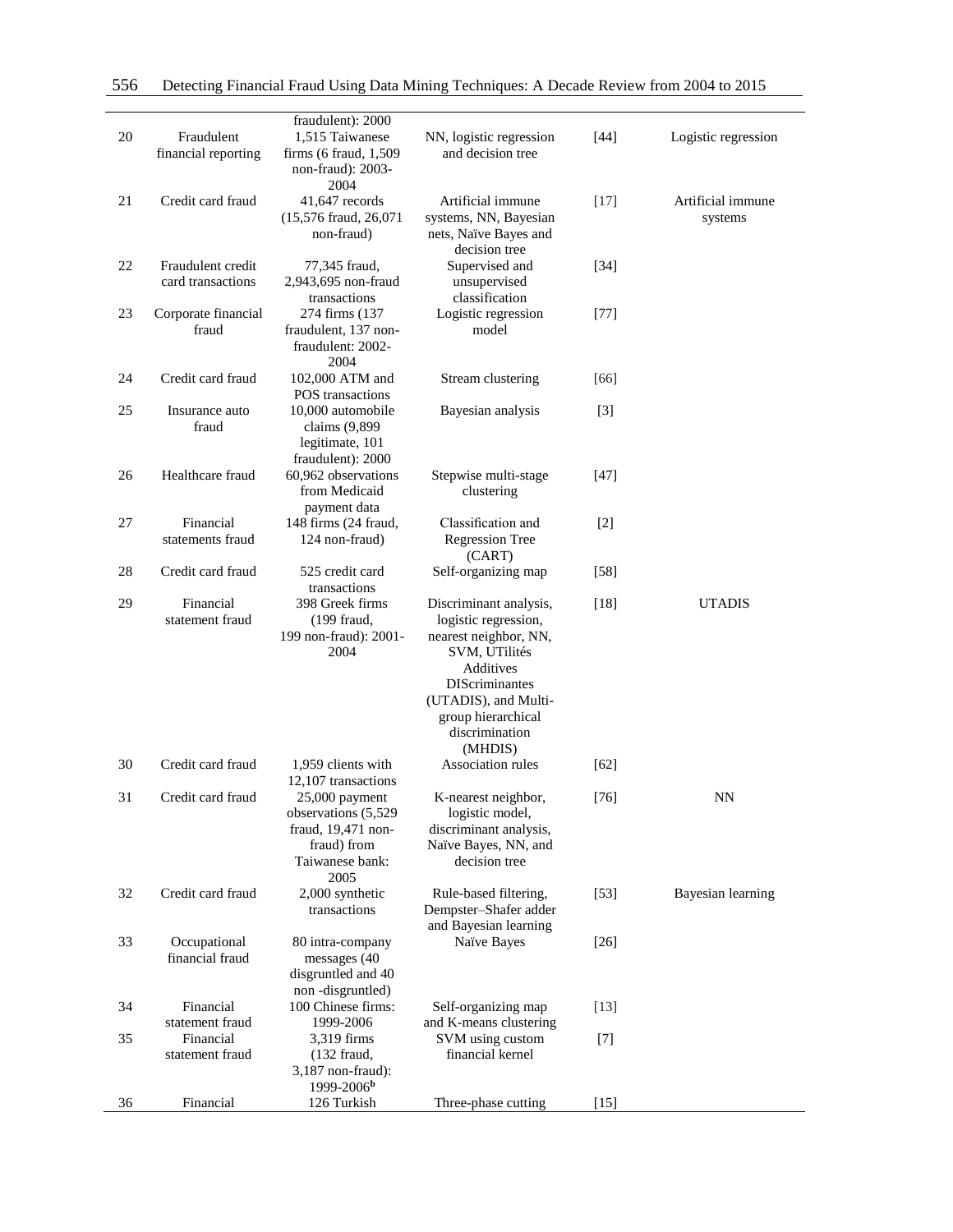|    | statement fraud                       | manufacturing firms<br>$(17$ fraud,<br>109 non-fraud)                          | plane algorithm                                                                                                                                |        |                                       |
|----|---------------------------------------|--------------------------------------------------------------------------------|------------------------------------------------------------------------------------------------------------------------------------------------|--------|---------------------------------------|
| 37 | Money laundering                      | 20 firms in industrial<br>peer group (IPG) data<br>(5 fraud, 15 non-<br>fraud) | A multiple-criteria<br>index                                                                                                                   | [74]   |                                       |
| 38 | Credit card fraud                     | 81,137 observations<br>(67,763 normal,<br>13,374 rare)                         | K-means clustering and<br><b>SVM</b>                                                                                                           | $[73]$ | K-means clustering                    |
| 39 | Plastic credit fraud                  | 413,991 transactions<br>(10,484 fraud,<br>403,507 non-fraud)                   | Hybrid<br>model(supervised and<br>unsupervised<br>techniques)                                                                                  | $[39]$ |                                       |
| 40 | Credit card fraud                     | 70,465 fraud records                                                           | Variable binned scatter<br>plot visualization                                                                                                  | $[24]$ |                                       |
| 41 | Auditing multi-<br>financial fraud    | 168 fraud firms                                                                | NN                                                                                                                                             | $[36]$ |                                       |
| 42 | Fraudulent<br>financial reporting     | 10-K reporting <sup>b</sup> :<br>2006-2008                                     | Text mining                                                                                                                                    | $[22]$ |                                       |
| 43 | Healthcare<br>insurance fraud         | Two major US health<br>insurance firms (65<br>million claims)                  | Repeated bisections,<br>repeated bisections with<br>global optimization<br>and direct K-way<br>clustering                                      | $[21]$ | Repeated bisection<br>clustering      |
| 44 | Financial fraud by<br>top management  | 75 firms from<br>Taiwan's stock<br>market (25 fraud, 50<br>non-fraud)          | <b>SVM</b>                                                                                                                                     | $[52]$ |                                       |
| 45 | Transaction fraud<br>in procurement   | $10,000$ process<br>instances from ERP<br>system (SAP)                         | Process mining                                                                                                                                 | $[31]$ |                                       |
| 46 | Financial<br>statement fraud          | 79,651 firm<br>(293 fraud, 79,358)<br>non-fraud):<br>1982-2005 <sup>b</sup>    | Logistic regression                                                                                                                            | $[12]$ |                                       |
| 47 | Credit card fraud                     | About 5 million<br>transactions (2,420)<br>fraud, the remaining<br>non-fraud)  | SVM, random forests<br>and logistic regression                                                                                                 | $[4]$  | Random forests                        |
| 48 | Financial<br>statement fraud          | Anonymous firm's<br>financial data                                             | Response surface<br>method                                                                                                                     | $[78]$ |                                       |
| 49 | Financial<br>statement fraud          | 202 companies from<br>Chinese stock<br>exchanges (101 fraud,<br>101 non-fraud) | SVM, genetic<br>programming, multi-<br>layer feedforward<br>(MLFF), group method<br>of data handling<br>(GMDH), logistic<br>regression, and NN | $[59]$ | $\mathrm{NN}$                         |
| 50 | Financial<br>statement fraud          | 15,985 firms (51<br>fraud, 15,934 non-<br>fraud):                              | Logistic regression,<br>bagging, SVM, NN,<br>C4.5 decision tree and                                                                            | $[55]$ | Logistic regression and<br><b>SVM</b> |
| 51 | Life insurance<br>fraud               | 1998-2005 <sup>b</sup><br>40,080 group<br>insurance claims                     | stacking<br>K-means clustering                                                                                                                 | $[67]$ |                                       |
| 52 | Fraudulent<br>financial<br>statements | 202 firms (101 fraud,<br>101 non-fraud):<br>1995-2004 <sup>b</sup>             | Logistic regression, C<br>4.5 decision tree, Naïve<br>Bayes, locally weighted<br>learning (LWL), and<br><b>SVM</b>                             | $[29]$ | Naïve Bayes and C4.5<br>decision tree |
| 53 | Automotive<br>insurance fraud         | 98 claims (49 fraud,<br>49 non-fraud)                                          | Survival analysis,<br>discriminant and logit                                                                                                   | $[20]$ | Logit analysis                        |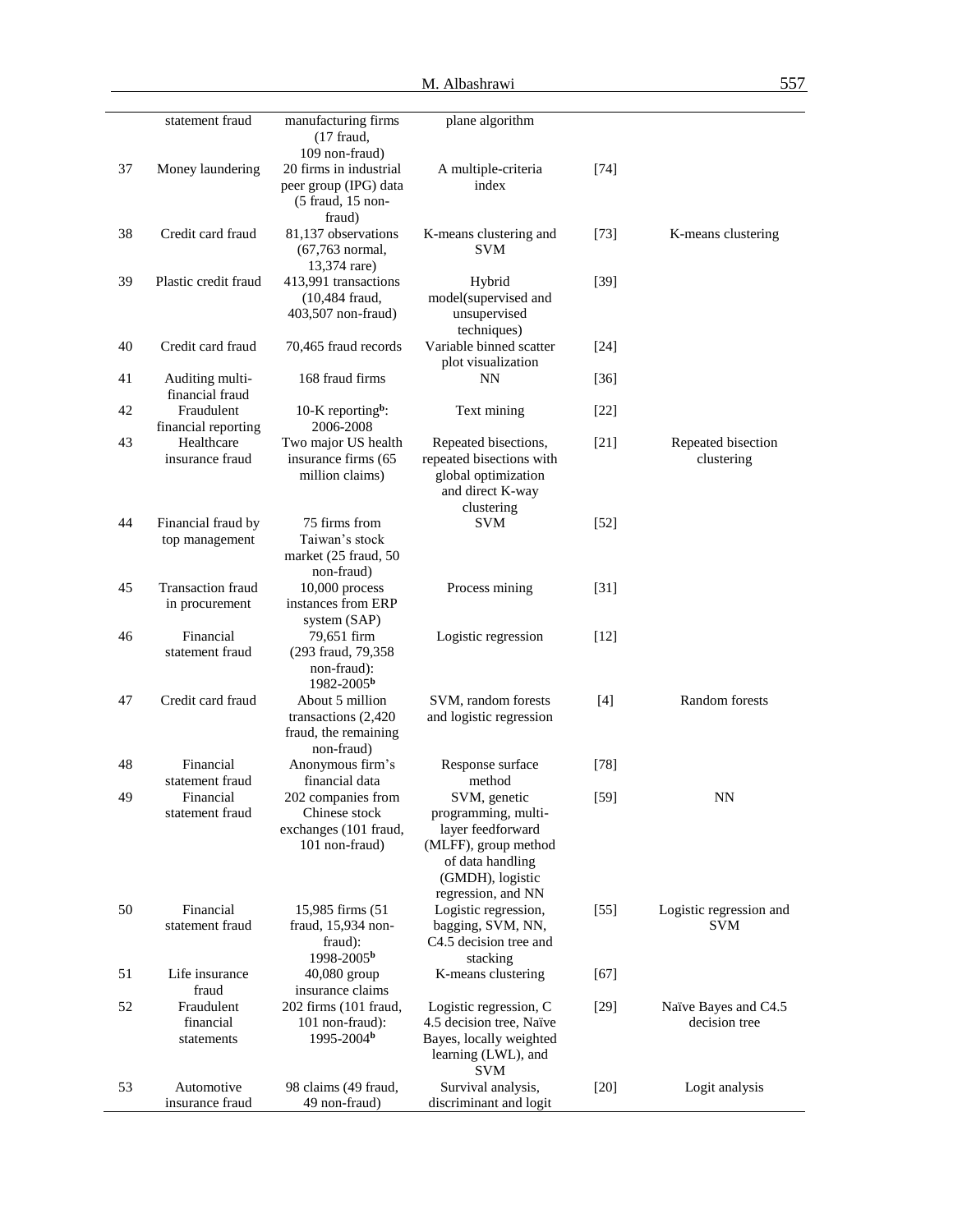|    |                                                      |                                                                                            | analysis, NN and<br>decision tree                                                                                                                                               |        |               |
|----|------------------------------------------------------|--------------------------------------------------------------------------------------------|---------------------------------------------------------------------------------------------------------------------------------------------------------------------------------|--------|---------------|
| 54 | Credit card fraud                                    | Online shopping<br>firm's transactions<br>data                                             | Density-based<br>clustering                                                                                                                                                     | [14]   |               |
| 55 | Fraudulent bank<br>accounts                          | 10,216 bank accounts<br>(327 fraudulent,<br>9,889 normal)                                  | Bayesian classification<br>and association rule                                                                                                                                 | $[42]$ |               |
| 56 | Quarterly and<br>annual financial<br>reports         | 189 firms with one or<br>more fraud incidents:<br>$1994 - 2006b$                           | <b>SVM</b>                                                                                                                                                                      | $[64]$ |               |
| 57 | Financial fraud by<br>management                     | 228 firms (114 fraud,<br>114 non-fraud):<br>1998-2002 <sup>b</sup>                         | Probit regression,<br>logistic regression,<br>random forests.<br>stochastic gradient<br>boosting, rule ensemble,<br>and partially adaptive<br>estimators (SGT, EGB2<br>and HIS) | $[72]$ | Rule ensemble |
| 58 | General financial<br>fraud using<br>financial ratios | 9,006 firms (815<br>fraudulent,<br>8,191 legitimate):<br>$1995 - 2010b$                    | MetaFraud framework                                                                                                                                                             | $[1]$  |               |
| 59 | Credit card fraud                                    | About 22 million<br>credit card<br>transactions (978)<br>fraud, 22 million non-<br>fraud). | Cost-sensitive decision<br>tree                                                                                                                                                 | [61]   |               |
| 60 | Tax fraud                                            | 532,755 taxpayer<br>enterprises data:<br>2005-2007                                         | NN, decision tree, and<br>Bayesian networks                                                                                                                                     | $[23]$ | <b>NN</b>     |
| 61 | Fraudulent<br>financial reporting                    | 116 firms (58 fraud,<br>58 non-fraud):<br>1992-2006                                        | Growing hierarchical<br>self-organizing map<br>(GHSOM)                                                                                                                          | $[28]$ |               |
| 62 | Credit card fraud                                    | Anonymous 40,918<br>transactions                                                           | Frequent itemset<br>mining, SVM, nearest<br>neighbor, naïve Bayes<br>and random forest                                                                                          | $[63]$ |               |
| 63 | Credit card fraud                                    | 10,000 accounts (100<br>fraud, 9,900 non-<br>fraud)                                        | Self-organizing map                                                                                                                                                             | [51]   |               |
| 64 | Credit card fraud                                    | 9,387 transactions<br>from Turkish bank<br>(8,448 legitimate,<br>9,39 fraudulent)          | Fisher discriminant<br>analysis, decision tree,<br>NN and Naïve Bayes                                                                                                           | [48]   |               |
| 65 | Financial<br>statement fraud                         | 576 firms (129 fraud,<br>447 non-fraud): 1998-<br>2010                                     | NN, decision tree, and<br>logistic model                                                                                                                                        | $[45]$ | <b>NN</b>     |

**a** If many data mining techniques are applied, the best-performing technique is indicated, if reported.

**b** Securities and Exchange Commission (SEC's) Accounting and Auditing Enforcement Releases (AAERs)

## **3. Method**

A number of keywords was used to identify the pertinent articles, for instance, "detecting financial fraud, financial fraud and data mining, financial fraud detection, and detecting financial fraud via data mining". Most of the relevant articles were found in MIS related journals, e.g., Expert Systems with Applications and Decision Support Systems but some were found in finance and economic related journals, e.g., Journal of Risk and Insurance, and Applied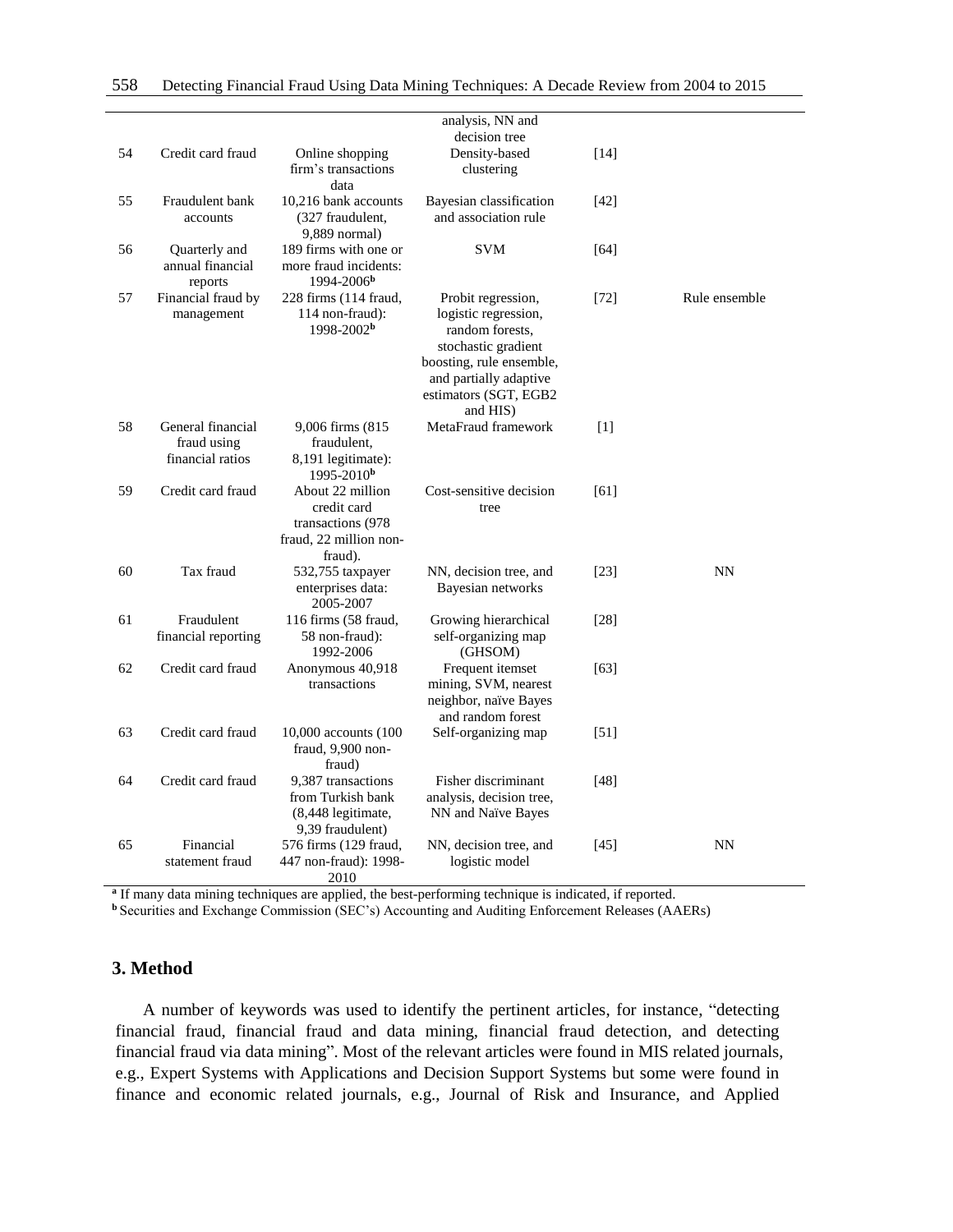Economics. Table 2 lists thirty-nine titles for both journals and conferences included in our analysis.

Although the majority of the articles retrieved from Science Direct, the search spanned other online databases (e.g., Emerald, Elsevier, World Scientific, IEEE, and Routledge - Taylor and Francis Group). Our search yielded a sample of 65 relevant articles (58 peer-reviewed journal articles with 7 conference papers). One-fifth of the articles was found in Expert Systems with Applications while about one-tenth found in Decision Support Systems (Table 2). Hence, these two journals have been the primary outlet for this topic. However, most of the articles had been conducted in the United States, followed by Taiwan, China and Spain (Table 3).

| <b>Journal/Conference Title</b>                                        | Frequency      | Percentage (%) |
|------------------------------------------------------------------------|----------------|----------------|
| <b>Expert Systems with Applications</b>                                | 13             | 20             |
| <b>Decision Support Systems</b>                                        | 6              | 9.23           |
| Managerial Auditing Journal                                            | $\overline{4}$ | 6.15           |
| Knowledge-Based Systems                                                | 3              | 4.62           |
| The Journal of Risk and Insurance                                      | $\overline{c}$ | 3.08           |
| ACM SIGKDD International Conference on Knowledge Discovery and         | $\overline{2}$ | 3.08           |
| Data mining                                                            |                |                |
| International Journal of Intelligent Systems in Accounting and Finance | $\overline{2}$ | 3.08           |
| Management                                                             |                |                |
| Computational Intelligence                                             | 2              | 3.08           |
| <b>MIS</b> Quarterly                                                   | $\mathbf{1}$   | 1.54           |
| Management Science                                                     | $\mathbf{1}$   | 1.54           |
| <b>Contemporary Accounting Research</b>                                | $\mathbf{1}$   | 1.54           |
| Journal of Forecasting                                                 | 1              | 1.54           |
| Journal of Data Science                                                | $\mathbf{1}$   | 1.54           |
| Computers in Human Behavior                                            | $\mathbf{1}$   | 1.54           |
| <b>Information Fusion</b>                                              | $\mathbf{1}$   | 1.54           |
| Journal of Practice & Theory                                           | $\mathbf{1}$   | 1.54           |
| Journal of Economic Policy Reform                                      | $\mathbf{1}$   | 1.54           |
| IEEE Transaction on Knowledge and Data Engineering                     | $\mathbf{1}$   | 1.54           |
| Journal of Money Laundering Control                                    | 1              | 1.54           |
| Journal of Pattern Recognition and Artificial Intelligence             | $\mathbf{1}$   | 1.54           |
| <b>Insurance: Mathematics and Economics</b>                            | $\mathbf{1}$   | 1.54           |
| Journal of Information Technology & Decision Making                    | $\mathbf{1}$   | 1.54           |
| <b>Applied Economics</b>                                               | $\mathbf{1}$   | 1.54           |
| European Journal of Operational Research                               | $\mathbf{1}$   | 1.54           |
| Data Mining and Knowledge Discovery                                    | $\mathbf{1}$   | 1.54           |
| International Journal of Computer Applications                         | $\mathbf{1}$   | 1.54           |
| Data Mining IX                                                         | 1              | 1.54           |
| Journal of Digital Accounting Research                                 | $\mathbf{1}$   | 1.54           |
| Journal of Emerging Technologies in Accounting                         | $\mathbf{1}$   | 1.54           |
| Genetic and Evolutionary Computation Conference                        | 1              | 1.54           |
| IEEE International Conference on Fuzzy System                          | $\mathbf{1}$   | 1.54           |
| Computational Statistics: 18th Symposium (COMPSTAT 2008)               | 1              | 1.54           |
| <b>Computational Statistics and Data Analysis</b>                      | $\mathbf{1}$   | 1.54           |
| <b>International Journal of Management</b>                             | 1              | 1.54           |
| SPIE Electronic Imaging Conference                                     | $\mathbf{1}$   | 1.54           |
| IEEE International Conference on Granular Computing                    | $\mathbf{1}$   | 1.54           |
| International Conference on Artificial Immune Systems                  | 1              | 1.54           |
| The Scientific World Journal                                           | $\mathbf{1}$   | 1.54           |
| <b>ACM SIGKDD Explorations</b>                                         | 1              | 1.54           |
| <b>Total</b>                                                           | 65             | <b>100</b>     |

Table 2: Distribution of articles by journals and conferences (2004–2015)

Table 3: The number of articles for detecting financial fraud by countries

**Country Frequency Percentage (%)**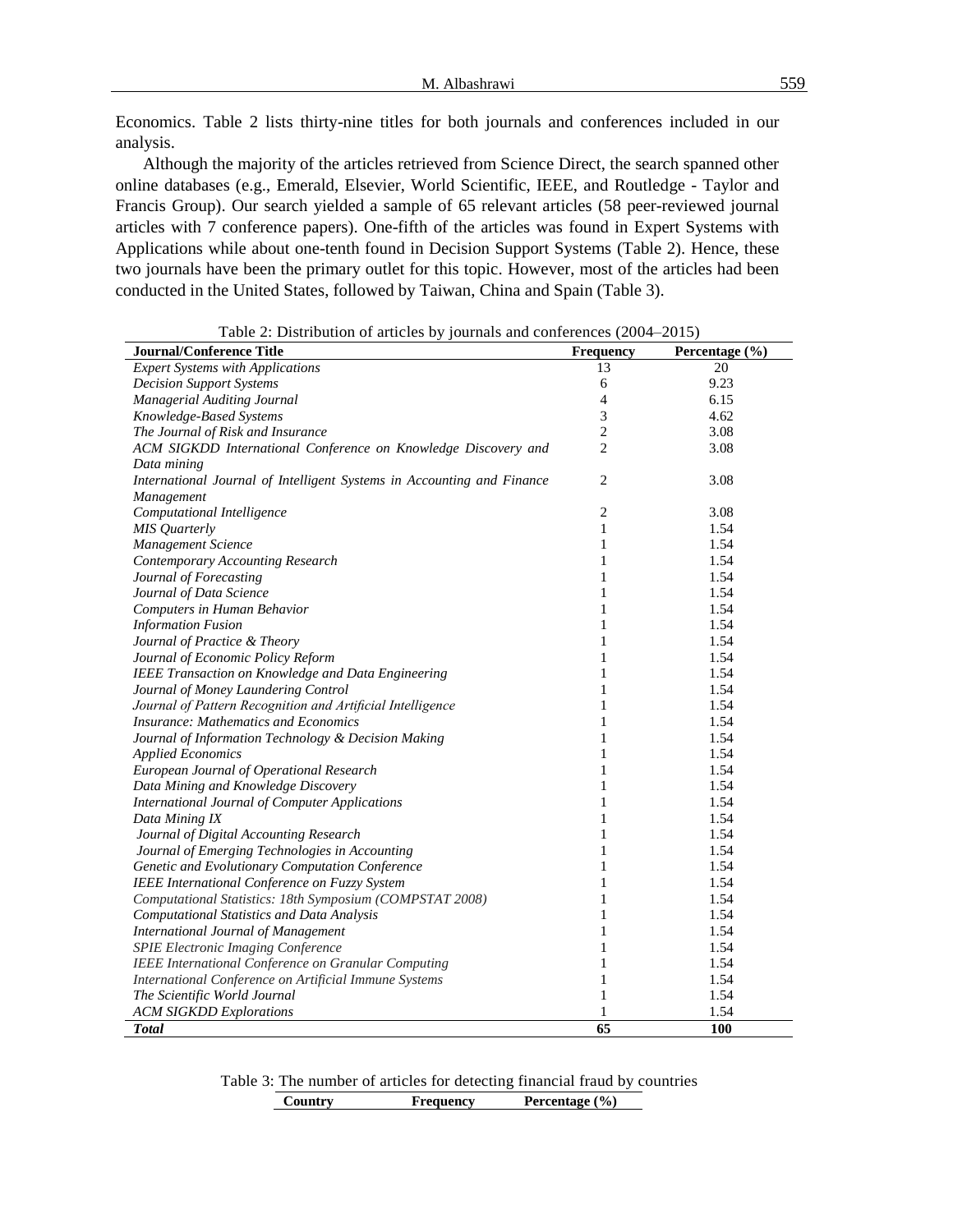| $3\Gamma_{22}$ and $\Gamma_{23}$ | . 1.<br>. 1 |       |
|----------------------------------|-------------|-------|
| <b>Total</b>                     | 65          | 100   |
| Australia                        |             | 1.54  |
| Singapore                        |             | 1.54  |
| <b>Brazil</b>                    |             | 1.54  |
| Cyprus                           |             | 1.54  |
| France                           |             | 1.54  |
| Poland                           |             | 1.54  |
| Europe <sup>a</sup>              | 1           | 1.54  |
| Chile                            | 2           | 3.08  |
| Canada                           | 2           | 3.08  |
| UK                               | 3           | 4.62  |
| India                            | 3           | 4.62  |
| Greece                           | 3           | 4.62  |
| Turkey                           | 3           | 4.62  |
| Spain                            | 4           | 6.15  |
| China                            | 7           | 10.77 |
| Taiwan                           | 8           | 12.31 |
| <b>United States</b>             | 23          | 35.38 |
|                                  |             |       |

<sup>a</sup>European region was only reported

# **4. Results**

This section highlights the most frequent data mining techniques used in financial fraud associated with their usage frequency, description and business application. Also, based on the reviewed different applications of financial fraud, this section provides a new classification scheme at two levels: high and detailed.

## **4.1. Usage Frequency of Data Mining Techniques**

Out of 41 data mining techniques used in the reviewed articles, Table 4 shows the most applied ones in a period ranging from 2004 to 2015. Logistic regression model appears to be the leading data mining technique in detecting financial fraud with a 13%, followed by both of neural network and decision tree, with a 11%. While support vector machine is represented by a 9% and naïve Bayes is represented by a 6%. Besides fraud detection, data mining techniques can address a wide array of business applications, for example, bankruptcy prediction, sales forecasting and scheduling optimization as shown in Table 4.

| No.                         | <b>Method</b>             | <b>Frequency</b> | <b>Description</b>                                                                                                                                     | <b>Business Application</b>                                           |
|-----------------------------|---------------------------|------------------|--------------------------------------------------------------------------------------------------------------------------------------------------------|-----------------------------------------------------------------------|
| 1                           | Logistic<br>regression    | 17               | It is a typical classification method used to<br>generate dichotomous possible values [59].                                                            | Prediction of failure<br>probability in selling a<br>specific product |
| $\mathcal{D}_{\mathcal{L}}$ | Neural network            | 15               | ANN shows better results when testing large<br>sets of data. It consists of neurons or nodes<br>$[43]$ .                                               | <b>Credit Rating</b>                                                  |
| 3                           | Decision trees            | 15               | Decision tree or classification tree is a<br>method for assigning and classifying data<br>points into predefined clusters via splitting<br>rules [20]. | Stock market prediction                                               |
| 4                           | Support vector<br>machine | 12               | SVM is a statistical method that used for<br>linear classification [4].                                                                                | Bankruptcy prediction                                                 |
| 5                           | Naïve Bayes               | 8                | This tool has the capability of predicting<br>group membership [26].                                                                                   | Sentiment analysis                                                    |
| 6                           | Bayesian                  | 7                | "Directed acyclic graph, used to predict the                                                                                                           | Tracking performance over                                             |

Table 4: Most used data mining methods, their usage frequency, description and general business

application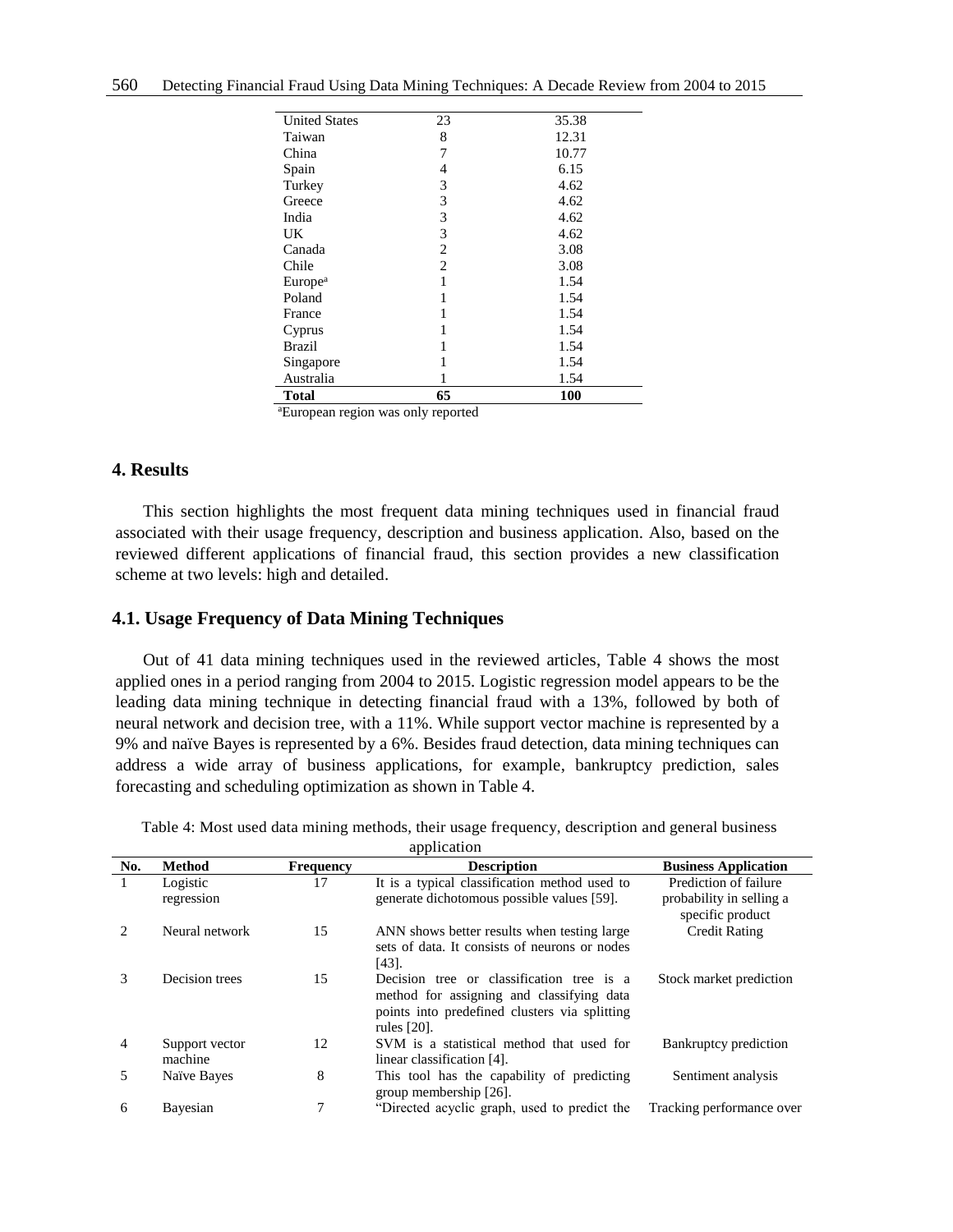|    | networks                 |                | likelihood of different outcomes, based on a<br>set of facts" [23].                                                                                                                                                | time                                         |
|----|--------------------------|----------------|--------------------------------------------------------------------------------------------------------------------------------------------------------------------------------------------------------------------|----------------------------------------------|
| 7  | Discriminant<br>analysis | 6              | technique<br>This<br>predict<br>can<br>group<br>membership of linearly combined variables<br>$[65]$ .                                                                                                              | Credit worthiness                            |
| 8  | Nearest neighbor         | $\overline{4}$ | "New data points are classed according to<br>the classes of the points which are closest to<br>them in the training data" [5].                                                                                     | Money laundering analysis                    |
| 9  | K-means<br>clustering    | $\overline{4}$ | K-means is a clustering method that can<br>generate clusters with uniform shapes and it<br>is generally measured by squared Euclidean<br>distance [73].                                                            | Market price and cost<br>modeling            |
| 10 | Self-organizing<br>map   | $\overline{4}$ | This technique, introduced by Kohonen, can<br>identify similarities between objects in<br>multidimensional space [51].                                                                                             | Project prioritization and<br>selection      |
| 11 | Random forests           | 3              | "A random forest is an ensemble of<br>unpruned classification or regression trees<br>induced from bootstrap samples of the<br>training data, using random feature selection<br>in the tree induction process" [4]. | Credit risk prediction                       |
| 12 | Genetic algorithm        | 3              | This tool, an evolutionary computation<br>approach, can handle non-linear functions of<br>multiple variables [27].                                                                                                 | Marketing mix strategizing                   |
| 13 | Probit model             | 3              | Probit model uses the assumption of a<br>symmetric distribution with fairly thin tails<br>[72]                                                                                                                     | Probability of marketing<br>campaign failure |
| 14 | Association rules        | 2              | This tool uses "if" and "then" to unfold<br>related items [62].                                                                                                                                                    | Market basket analysis                       |
| 15 | Process mining           | $\overline{c}$ | This algorithm gives access to knowledge<br>via mining event logs to analyze system<br>processes [31].                                                                                                             | Fraud detection                              |
| 16 | Fuzzy logic              | $\overline{2}$ | algorithm can deal with human<br>This<br>reasoning and decision-making processes.                                                                                                                                  | Models for project risk<br>assessment        |

This table demonstrates that the supervised learning techniques (e.g., neural network, decision tree, support vector machine, and naïve Bayes) have been used more frequently than the unsupervised ones (e.g., clustering, association rules, and fuzzy logic). Thus, it could be stated that supervised learning techniques are better-performing tools than the unsupervised ones in detecting financial fraud.

# **4.2. Classification Framework Based on Fraud Type**

Based on the analysis of the reviewed articles in this area, it is possible to classify financial fraud at a high-level into four major categories, namely, financial statement fraud, bank fraud, insurance fraud, and other related financial fraud (Table 5). The table shows the number of articles found in each type of financial fraud while the small pieces of pie chart represent those numbers in percentages. It is evident that financial statement fraud and bank fraud constitute the largest portion (63%) – this percentage corresponds to 41 articles out of the 65 reviewed articles.

Table 5: Classification of fraud types examined by data mining methods in one decade

| <b>Fraud Type</b><br>(application) | Article<br>Count | <b>Description</b>                                                                                                                                                                                                                                                                      | <b>Percentage in Chart</b> |
|------------------------------------|------------------|-----------------------------------------------------------------------------------------------------------------------------------------------------------------------------------------------------------------------------------------------------------------------------------------|----------------------------|
| Financial statement<br>fraud       | 21               | This type of fraud is prevalent in today business world<br>and one of the biggest challenges faced by managers<br>and investors. It is basically the act of intentional or<br>irresponsible conducts and conveys deception or<br>misrepresentation; this produces materially misleading | 32%                        |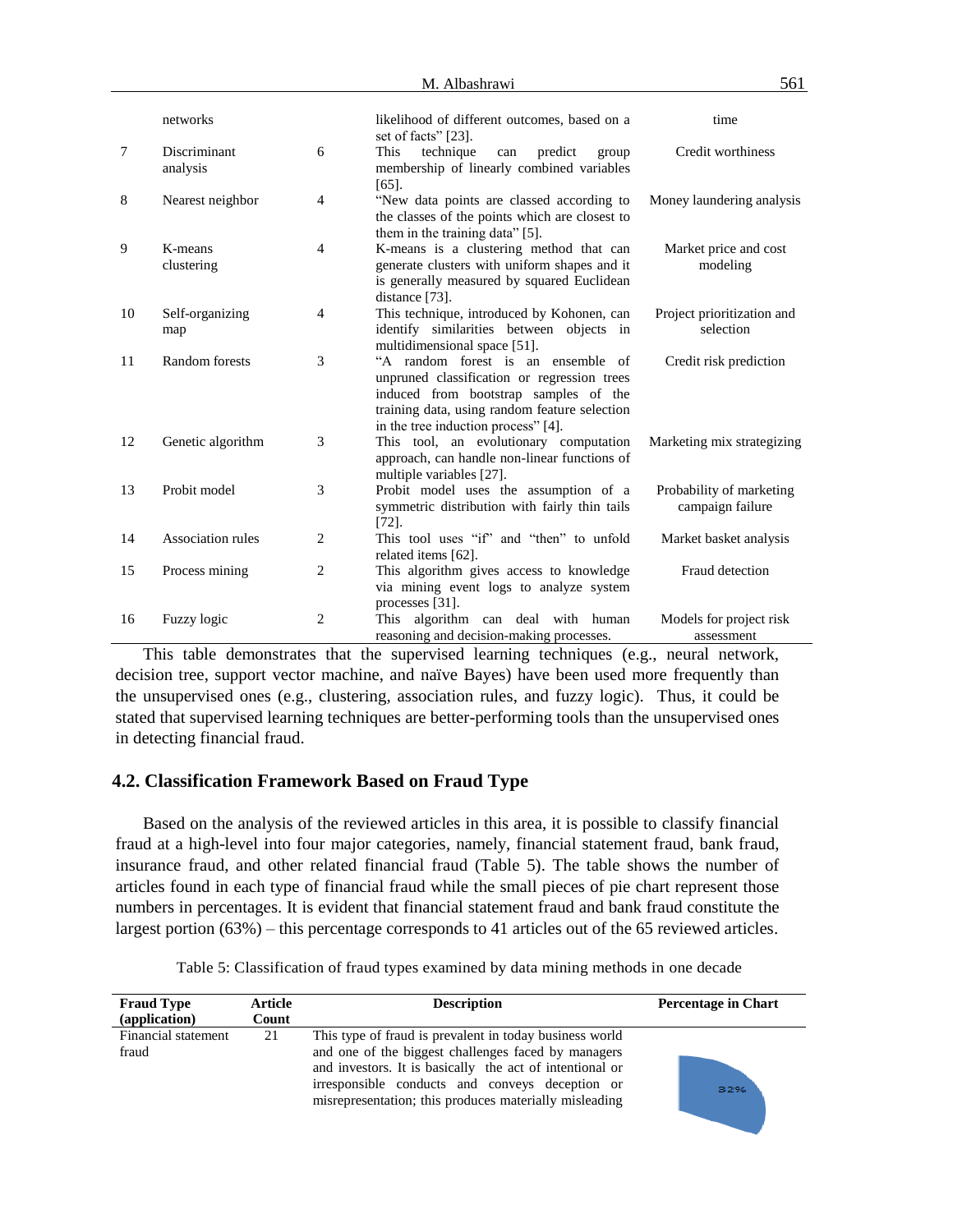|                                  |    | property owned by, or under the custody or control of,<br>a financial institution, by means of false or fraudulent                                                                               | 31%  |
|----------------------------------|----|--------------------------------------------------------------------------------------------------------------------------------------------------------------------------------------------------|------|
|                                  |    | pretenses, representations, or promises" [10]. Bank<br>fraud is sub-categorized here into credit card fraud,<br>money laundering, and fraudulent bank account.                                   |      |
| Insurance fraud                  | 14 | This term is broadly labeled as insurance abuse,<br>especially in practice [69]. Insurance fraud includes<br>here auto insurance fraud, healthcare insurance fraud,<br>and corp insurance fraud. | 22%  |
| Other related<br>financial fraud | 10 | Other financial fraud category includes general<br>fraud, fraudulent financial reporting,<br>financial<br>financial fraud by top management, tax fraud, and<br>transaction fraud.                | 15%  |
| Total                            | 65 |                                                                                                                                                                                                  | 100% |

Table 6 further classifies and provides in-depth analysis by indicating the frequency of the sub-categories of financial fraud types. Bank fraud is subcategorized into credit card fraud, money laundering, and fraudulent bank account while insurance fraud is subcategorized into healthcare fraud, auto fraud, and corp fraud.

|  |  |  |  | Table 6: Further break-down for fraud types with corresponding data mining techniques |  |  |  |
|--|--|--|--|---------------------------------------------------------------------------------------|--|--|--|
|  |  |  |  |                                                                                       |  |  |  |

| <b>Techniques</b>     | <b>Fraud Types</b>              |                         |                     |                               |                 |                |                |                                        |  |  |
|-----------------------|---------------------------------|-------------------------|---------------------|-------------------------------|-----------------|----------------|----------------|----------------------------------------|--|--|
|                       |                                 |                         | Bank fraud          |                               | Insurance fraud |                |                |                                        |  |  |
|                       | Financial<br>statement<br>fraud | Credit<br>card<br>fraud | Money<br>laundering | Fraudulent<br>bank<br>account | Healthcare      | Auto           | Corp           | Other<br>related<br>financial<br>fraud |  |  |
| Logistic regression   | 5                               | $\overline{2}$          |                     |                               |                 | $\overline{3}$ | $\overline{2}$ | ı                                      |  |  |
| Neural network        | 4                               | 3                       |                     |                               |                 | 3              |                | 4                                      |  |  |
| Decision trees        | 5                               | 4                       |                     |                               |                 | $\overline{c}$ |                | 3                                      |  |  |
| Discriminant analysis | 2                               | 2                       |                     |                               |                 |                |                | $\overline{c}$                         |  |  |
| Bayesian networks     | $\overline{\mathbf{c}}$         | 3                       |                     | 1                             |                 | 1              |                | $\mathbf{1}$                           |  |  |
| <b>SVM</b>            | 3                               | 3                       |                     |                               |                 |                |                | 3                                      |  |  |
| Nearest neighbor      | $\overline{c}$                  | 1                       |                     |                               |                 |                |                |                                        |  |  |
| Association rules     |                                 |                         |                     | 1                             |                 |                |                |                                        |  |  |
| Rule-based filtering  |                                 |                         |                     |                               |                 |                |                |                                        |  |  |
| Dempster-Shafer       |                                 |                         |                     |                               |                 |                |                |                                        |  |  |
| adder                 |                                 |                         |                     |                               |                 |                |                |                                        |  |  |
| Naïve Bayes           |                                 | 4                       |                     |                               |                 | 2              |                | 2                                      |  |  |
| Three-phase cutting   | 1                               |                         |                     |                               |                 |                |                |                                        |  |  |
| plane algorithm       |                                 |                         |                     |                               |                 |                |                |                                        |  |  |
| A multiple-criteria   |                                 |                         | 1                   |                               |                 |                |                |                                        |  |  |
| index                 |                                 |                         |                     |                               |                 |                |                |                                        |  |  |
| Text mining           |                                 |                         |                     |                               |                 |                |                | 1                                      |  |  |
| Process mining        |                                 |                         |                     |                               | 1               |                |                | 1                                      |  |  |
| <b>Random</b> forests |                                 | 2                       |                     |                               |                 |                |                | 1                                      |  |  |
| Response surface      | 1                               |                         |                     |                               |                 |                |                |                                        |  |  |
| method                |                                 |                         |                     |                               |                 |                |                |                                        |  |  |
| Genetic programming   | 1                               |                         |                     |                               |                 |                |                |                                        |  |  |
| <b>MHDIS</b>          | 1                               |                         |                     |                               |                 |                |                |                                        |  |  |
| <b>GMDH</b>           |                                 |                         |                     |                               |                 |                |                |                                        |  |  |
| <b>MLFF</b>           |                                 |                         |                     |                               |                 |                |                |                                        |  |  |
| LWL                   |                                 |                         |                     |                               |                 |                |                |                                        |  |  |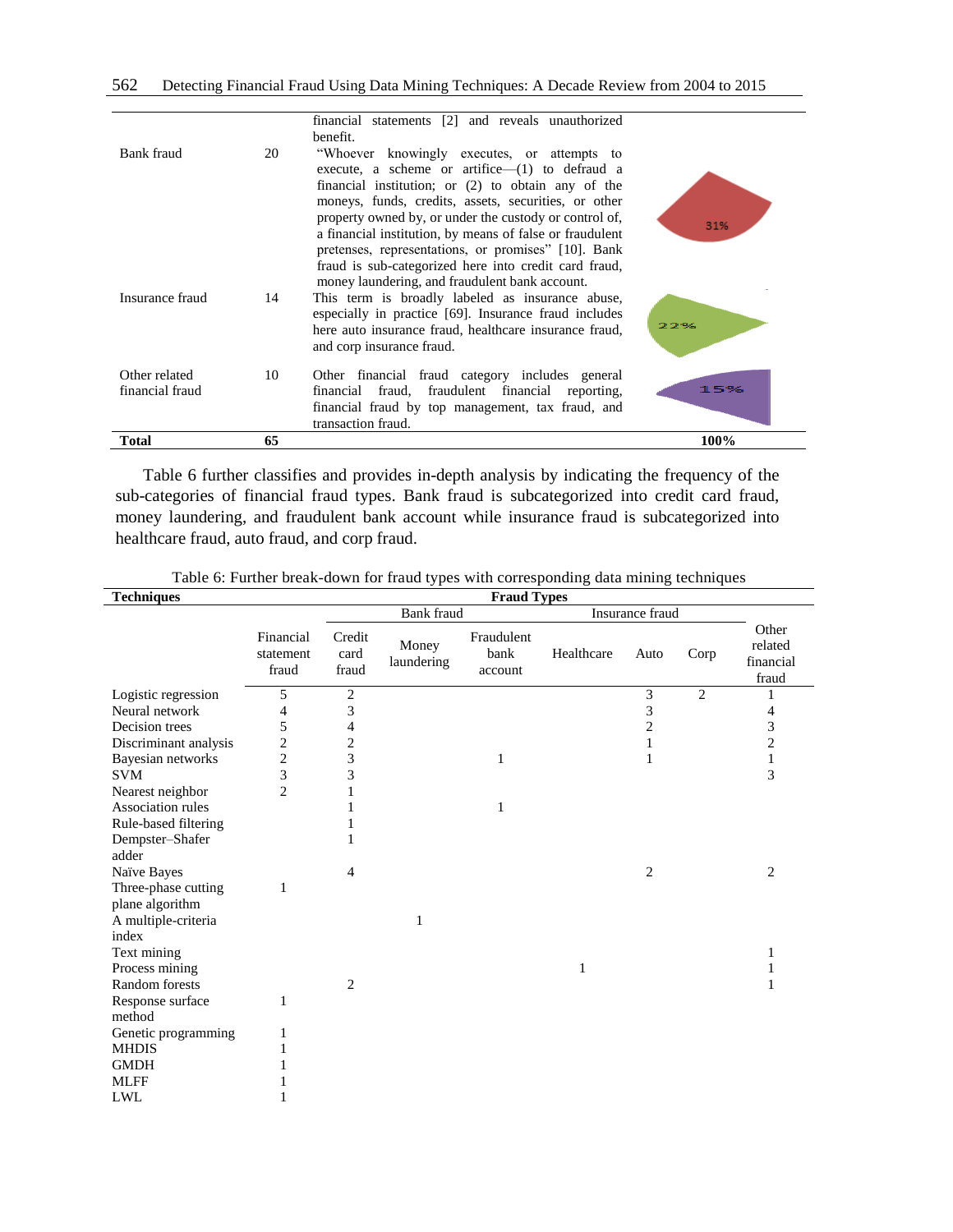| <b>Bagging and Stacking</b><br>Stochastic gradient<br>boosting | 1              |                |   |  |   |   |   |   |
|----------------------------------------------------------------|----------------|----------------|---|--|---|---|---|---|
| Rule ensemble                                                  |                |                |   |  |   |   |   | л |
| MetaFraud                                                      |                |                |   |  |   |   |   | 1 |
| framework                                                      |                |                |   |  |   |   |   |   |
| Network analysis                                               |                |                | 1 |  |   |   |   |   |
| Self-organizing map                                            | 2              | $\overline{2}$ |   |  |   |   |   |   |
| Probit model                                                   |                |                |   |  |   | 1 | 1 |   |
| K-means clustering                                             | $\overline{2}$ | 1              |   |  |   |   |   |   |
| Density-based                                                  |                | $\mathbf{1}$   |   |  |   |   |   |   |
| clustering                                                     |                |                |   |  |   |   |   |   |
| Genetic algorithm                                              | 3              |                |   |  |   |   |   |   |
| Stepwise multi-stage                                           |                |                |   |  | 1 |   |   |   |
| clustering                                                     |                |                |   |  |   |   |   |   |
| Fuzzy logic                                                    | $\mathbf{1}$   |                |   |  |   | 1 |   |   |
| Repeated bisection                                             |                |                |   |  | 1 |   |   |   |
| clustering                                                     |                |                |   |  |   |   |   |   |
| Stream clustering                                              |                | 1              |   |  |   |   |   |   |
| Un/supervised                                                  |                | $\overline{2}$ |   |  |   |   |   |   |
| classification                                                 |                |                |   |  |   |   |   |   |
| Variable binned                                                |                | 1              |   |  |   |   |   |   |
| scatter plot                                                   |                |                |   |  |   |   |   |   |
| Artificial immune                                              |                | 1              |   |  |   |   |   |   |
| systems                                                        |                |                |   |  |   |   |   |   |
| Frequent itemset                                               |                | 1              |   |  |   |   |   |   |
| mining                                                         |                |                |   |  |   |   |   |   |
| Survival analysis                                              |                |                |   |  |   | 1 |   |   |

The proposed classification framework can work as a reference in guiding financial fraud detection research through providing the help to scholars in identifying the demanding areas that need more attention. This framework can also provide industry professionals an index to select the appropriate data mining technique for a specific context of financial fraud. For example, firms that suffer from credit card fraud, they have an option of employing any of the supervised learning tools (i.e., naïve Bayes, decision tree, neural network, and SVM) and it is recommended to go with the most frequent used technique; decision tree. As noted, this selection is based on the fraud context and data mining technique frequency but it can be also based on performance (Table 2).

Table 7 and Chart 1: Yearly distribution of the articles on detecting financial fraud

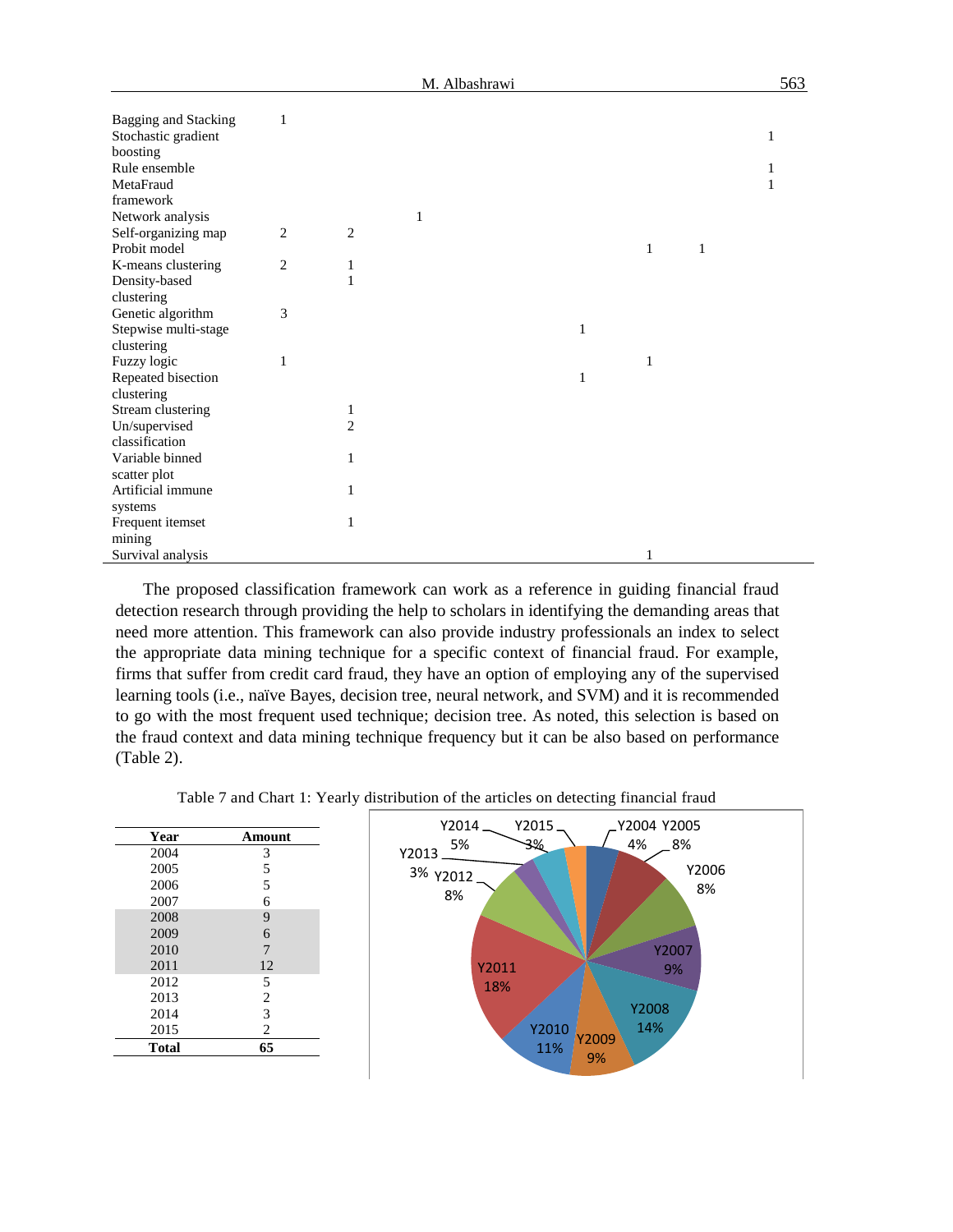Table 7 and Chart 1 above highlight the yearly distribution of the 65 articles across the 10 year period. The gray highlighted years (2008, 2009, 2010 and 211) account for more than a half of publications in financial fraud detection. This high rate of publications reflects a serious growth in financial fraud across industries during these years. In particular, there had been a dramatic increase of the published papers during 2011. This increase seemed to be a natural response to the surge of fraud activities in that year; a 13% increase of financial fraud in 2011 compared to the previous year [60]. Also, abc NEWS (2012) indicated that the year of 2011 is considered the worst year for financial fraud on record [11].

## **5. Limitations and Conclusion**

This review has some limitations. First, it does not consider all sub-categories of financial fraud, i.e., advanced-fee fraud that targets a very large number of people who looks for "workfrom-home" opportunity. This fraud deceives people to pay a fee in advance so that they get the offer but once the fee is collected, they do not realize the expected benefits. Second, a decade review may not be sufficient to address this growing problem as it started when the business started. Third, the 65 articles explored may not reveal the entire story of data mining usage in the domain of financial fraud; several online databases need to be included in the sample for more powerful presentation and analysis.

However, it is crucial to have a wide-ranging review on detecting financial fraud in order to increase the understanding and to expand the knowledge of this area among researchers and professionals. This review sheds light on different valuable aspects of financial fraud detection:

- It provides a fast and easy-to-use source either for scholars or practitioners who are interested in the topic.
- It shows the importance of the investigated data mining techniques in the domain of financial fraud by presenting their frequency, usage percentage, and other general business applications. Although it is notable that logistic regression, decision tree, SVM, NN and Bayesian networks have been widely used  $($  > 50%) to detect financial fraud, they are not always associated with the best classification results.
- This review provides high-level and detailed classification frameworks of financial fraud. The high-level framework includes four major types - financial statement fraud, bank fraud, insurance fraud, and other related financial fraud. The detailed framework sub-classifies bank fraud to credit card fraud, money laundering, and account bank fraud and sub-classifies insurance fraud to healthcare fraud, auto fraud, and corp fraud. Combining the two frameworks into a single integrated catalog scheme can help to classify any new type of financial fraud. However, it is apparent that financial statement fraud has been the most examined type in this area. Thus, it is necessary for business firms to be more cautious when they audit or process their financial statements.
- This paper emphasizes the huge increase of research conducted to address financial fraud in the years of 2008, 2009, 2011 and 2012. These four years account approximately for more than 50% of the publications in the 10-year period. More notably, the amount of research increased by 42% in 2011 compared to the previous year.
- Considering the country distribution table, it is possible to conclude that the countries (United States, Taiwan, China and Spain) that collectively had published 65% of the total articles on this topic, are being more exposed to it. In particular, the United States accounts for more than one-third (35%) of the papers published in this area.

In sum, the highlighted aspects through this review can provide organizations with useful information regarding the various types of financial fraud and data mining techniques available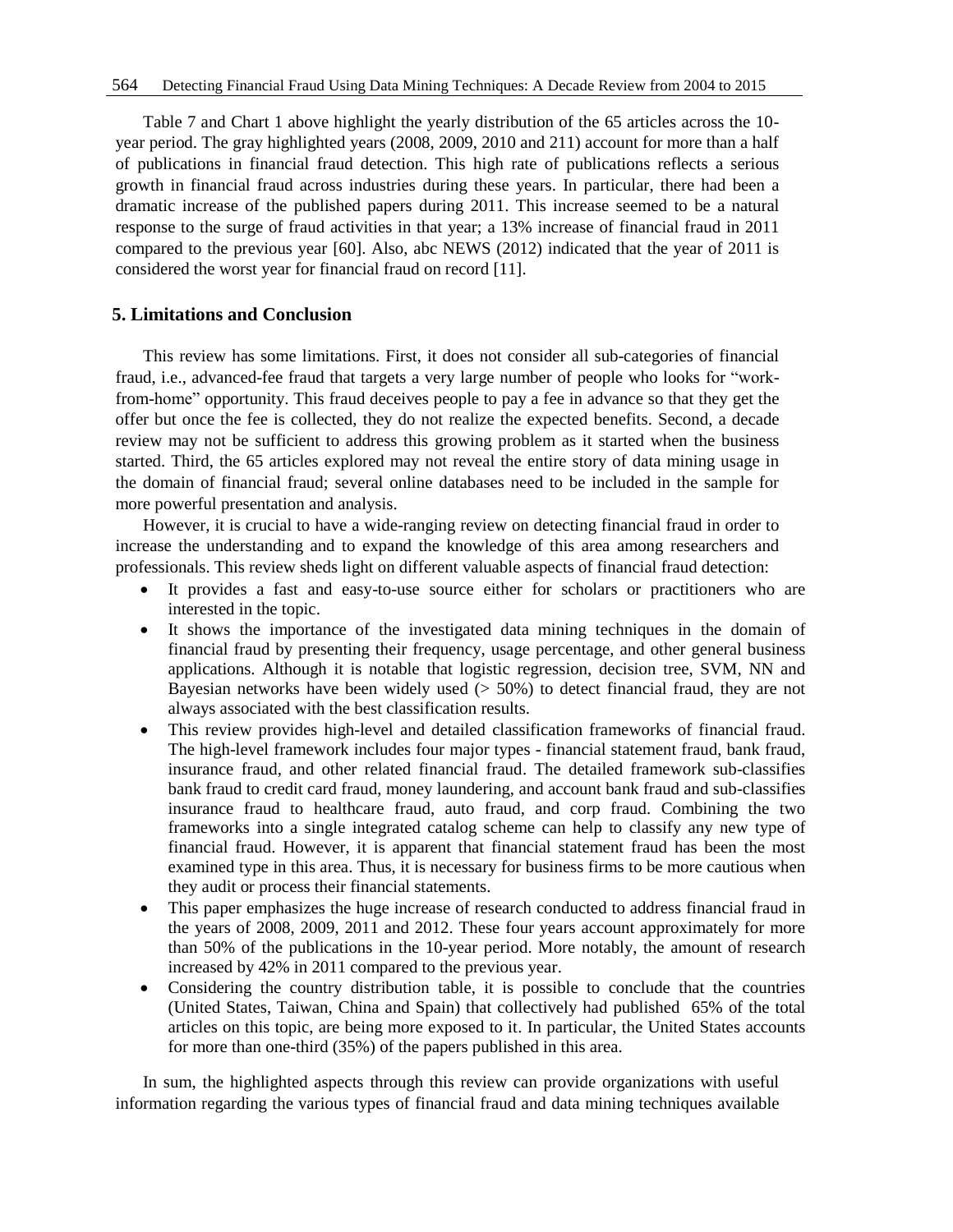to them. Organizations may be able to select the most suitable technique once considering its particular usage context, frequency, and performance. This could lead to achieving a higher level of accuracy in detecting financial fraud. Besides this benefit, researchers can take advantage of knowing the most frequent used methods and in which context so that they can develop a research project to either investigating such method in a different context or suggesting a new innovative method in a similar context. However, the primary contribution of this paper is twofold; the first is to provide an up-to-date and comprehensive analysis of this crucial topic as an extension to Ngai et al.'s review. The second is to provide scholars and practitioners with an excellent source of data mining applications used in financial fraud for their fast access and use.

#### **References**

- [1] Abbasi A, Albrecht C, Vance A, Hansen J. Metafraud: A Meta-Learning Framework for Detecting Financial Fraud. *MIS Quarterly* 2012; **36**: 1293-1327.
- [2] Bai B, Yen J, Yang X. False Financial Statements: Characteristics of China's Listed Companies and CART Detecting Approach. *International Journal of Information Technology & Decision Making* 2008; **7**: 339–359.
- [3] Bermúdez L, Pérez J, Ayuso M, Gómez E, Vázquez F. A Bayesian Dichotomous Model with Asymmetric Link for Fraud in Insurance. *Insurance: Mathematics and Economics* 2008; **42**: 779–786.
- [4] Bhattacharyya S, Jha S, Tharakunnel K, Westland, JC. Data Mining for Credit Card Fraud: A Comparative Study. *Decision Support Systems* 2011; **50**: 602–613.
- [5] Bidder OR, Campbell HA, Gómez-Laich A, Urgé P, Walker J, Cai Y, Wilson RP. Love Thy Neighbour: Automatic Animal Behavioural Classification of Acceleration Data Using the K-Nearest Neighbour Algorithm. *PLoS ONE* 2014; **9***:* 1-7.
- [6] Caudill S, Ayuso M, Guill'en M. Fraud Detection Using A Multinomial Logit Model with Missing Information. *The Journal of Risk and Insurance* 2005; **72**: 539-550.
- [7] Cecchini M, Aytug H, Koehler G, Pathak P. Detecting Management Fraud in Public Companies. *Management Science* 2010; **56**: 1146-1160.
- [8] Chai W, Hoogs BK, Verschueren BT. Fuzzy Ranking of Financial Statements for Fraud Detection. *In proceeding of IEEE International Conference on Fuzzy System* 2006; 152– 158.
- [9] Chen R, Chen T, Lin C. A New Binary Support Vector System for Increasing Detection Rate of Credit Card Fraud. *International Journal of Pattern Recognition and Artificial Intelligence* 2006; **20**: 227–239.
- [10] Cornell University Law School, White-Collar Crime: An Overview. *Retrieved from* https://www.law.cornell.edu/uscode/text/18/1344, 2015.
- [11] Curry C. 2011 Was Worst Year for Suspected Financial Crimes on Record. *abc NEWS* 2012; *Retrieved from* http://abcnews.go.com/Business/record-year-fraud-reports-2011/story?id=15953781
- [12] Dechow P, Ge W, Larson C, Sloan R. Predicting Material Accounting Misstatements. *Contemporary Accounting Research* 2011; **28**: 1-16.
- [13] Deng Q, Mei G. Combining Self-Organizing Map and K-Means Clustering for Detecting Fraudulent Financial Statements. *In IEEE International Conference on Granular Computing* 2009; 126-131.
- [14] Dharwa JN, Patel AR. A Data Mining with Hybrid Approach Based Transaction Risk Score Generation Model (TRSGM) for Fraud Detection of Online Financial Transaction. *International Journal of Computer Applications* 2011; **16**: 18-25.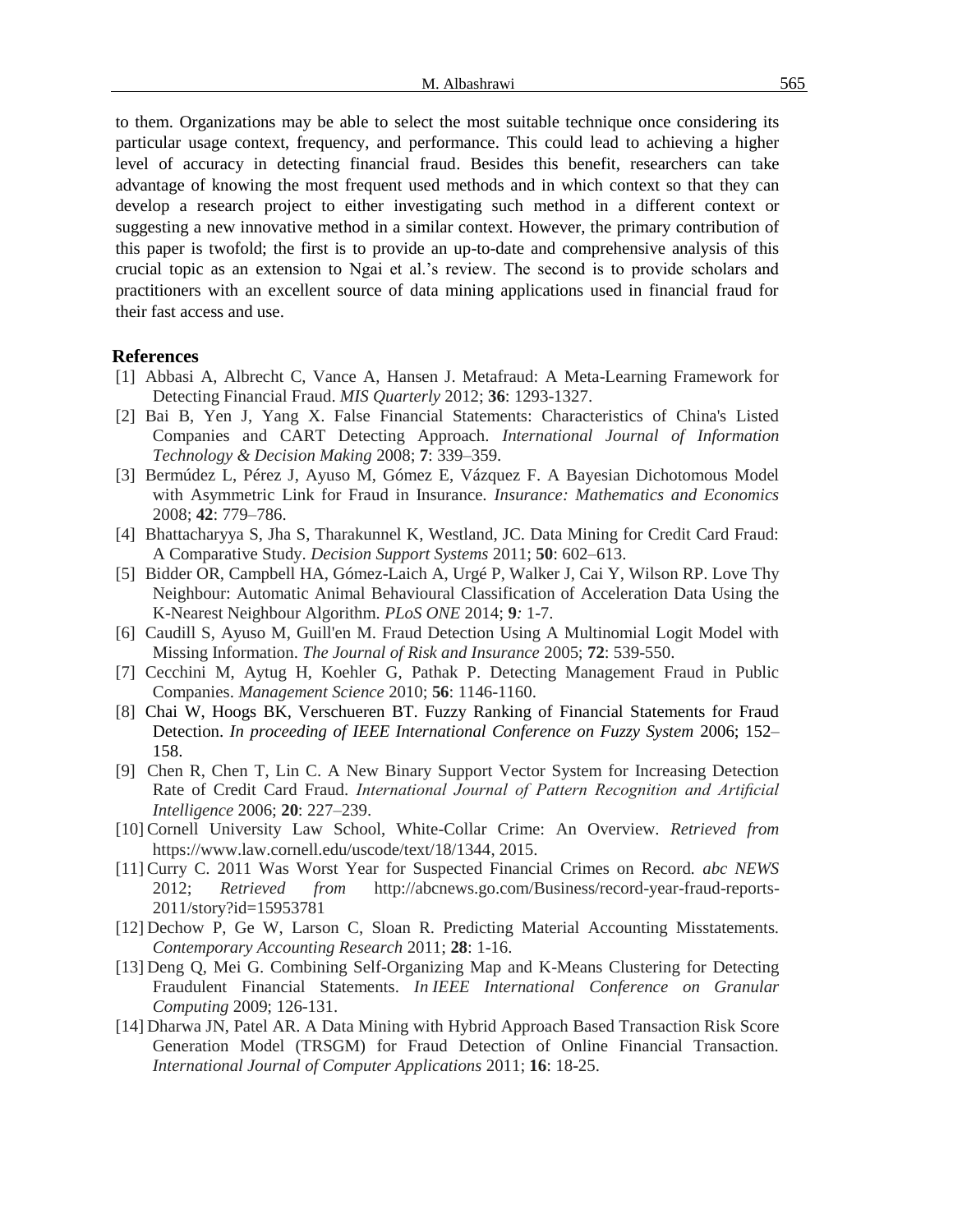- [15] Dikmen B, Küçükkocaoğlu G. The Detection of Earnings Manipulation: The Three-Phase Cutting Plane Algorithm Using Mathematical Programming. *Journal of Forecasting* 2010; **29**: 442-466.
- [16] Dimitras AI. Evaluation of Greek Construction Companies' Securities Using UTADIS Method. *European Research Studies* 2002; 95-107.
- [17] Gadi MFA, Wang X, do Lago AP. Credit Card Fraud Detection with Artificial Immune System. I*n ICARIS '08 Proceedings of the 7th International Conference on Artificial Immune Systems* 2008; 119-131
- [18] Gaganis C. Classification Techniques for the Identification of Falsified Financial Statements: A Comparative Analysis. *International Journal of Intelligent Systems in Accounting and Finance Management* 2009; **16**: 207-229.
- [19] Gao Z, Ye M. A Framework for Data Mining-Based Anti-Money Laundering Research. *Journal of Money Laundering Control* 2007; **10**: 170-179.
- [20] Gepp A, Wilson JH, Kumar K, Bhattacharya S. A Comparative Analysis of Decision Trees Vis-a-vis Other Computational Data Mining Techniques in Automotive Insurance Fraud Detection. *Journal of Data Science* 2012; **10**: 537-561.
- [21] Ghani R, Kumar M. Interactive Learning for Efficiently Detecting Errors in Insurance Claims. *In Proceedings of the 17th ACM SIGKDD International Conference on Knowledge Discovery and Data mining* 2011; 325-333.
- [22] Glancy FH, Yadav SB. A Computational Model for Financial Reporting Fraud Detection. *Decision Support Systems* 2011; **50**: 595–601.
- [23] González PC, Velásquez JD. Characterization and Detection of Taxpayers with False Invoices Using Data Mining Techniques. *Expert Systems with Applications* 2013; **40**: 1427–1436.
- [24] Hao MC, Dayal U, Sharma RK, Keim DA, Janetzko H. Visual Analytics of Large Multidimensional Data Using Variable Binned Scatter Plots. *In IS&T/SPIE Electronic Imaging* 2010.
- [25] Hassani H, Gheitanchi S, Yeganegi MR. On the Application of Data Mining to Official Data. *Journal of Data Science* 2010; *8*: 75-89.
- [26] Holton C. Identifying Disgruntled Employee Systems Fraud Risk Through Text Mining: A Simple Solution for a Multi-Billion Dollar Problem. *Decision Support Systems* 2009; **46**: 853–864.
- [27] Hoogs B, Kiehl T, Lacomb C, Senturk, D. A Genetic Algorithm Approach to Detecting Temporal Patterns Indicative of Financial Statement Fraud. *Intelligent Systems in Accounting, Finance and Management* 2007; **15**: 41-56.
- [28] Huang SY, Tsaih RH, Yu F. Topological Pattern Discovery and Feature Extraction for Fraudulent Financial Reporting. *Expert Systems with Applications* 2014; **41**: 4360–4372.
- [29] Humpherys SL, Moffitt KC, Burns MB, Burgoon JK, Felix WF. Identification of Fraudulent Financial Statements Using Linguistic Credibility Analysis. *Decision Support Systems* 2011; **50**: 585–594.
- [30] IRS. Examples of Corporate Fraud Investigations. *Retrieved from IRS:* http://www.irs.gov/uac/Examples-of--Corporate-Fraud-Investigations-Fiscal-Year-2014, 2014.
- [31]Jans M, Werf JM, Lybaert N, Vanhoof K. A Business Process Mining Application for Internal Transaction Fraud Mitigation. *Expert Systems with Applications* 2011; **38**: 13351– 13359.
- [32]Jayakumar GDS, Thomas BJ. A New Procedure of Clustering based on Multivariate Outlier Detection. *Journal of Data Science* 2013; **11**: 69-84.
- [33]Jin Y, Rejesus R, Little B. Binary Choice Models for Rare Events Data: A Crop Insurance Fraud Application. *Applied Economics* 2005; **37**: 841–848.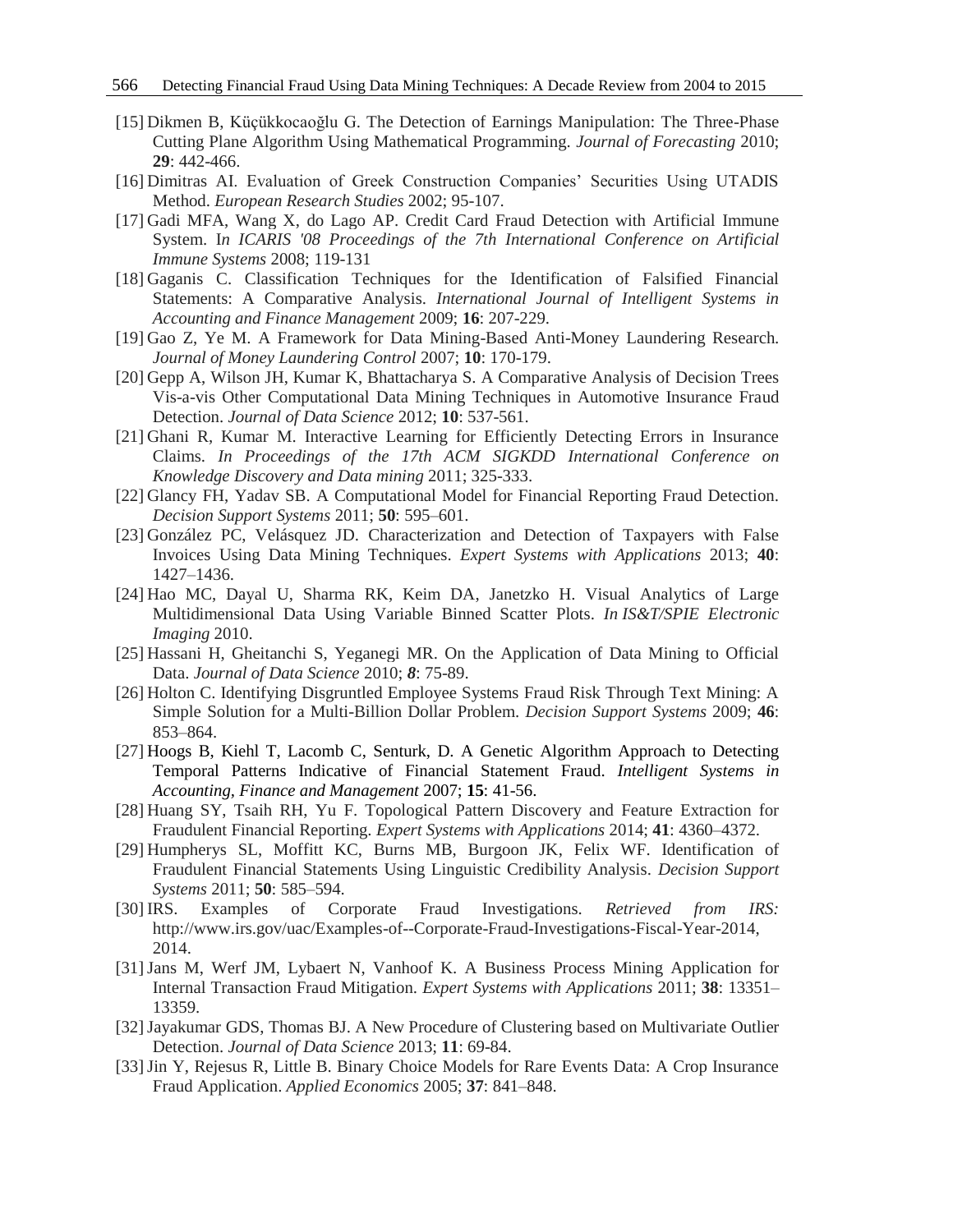- [34]Juszczak P, Adams NM, Hand DJ, Whitrow C, Weston DJ. Off-the-Peg and Bespoke Classifiers for Fraud Detection. *Computational Statistics and Data Analysis* 2008; **52**: 4521-4532.
- [35] Kaminski KA, Wetzel TS, Guan L. Can Financial Ratios Detect Fraudulent Financial Reporting. *Managerial Auditing Journal* 2004; **19**: 15-28.
- [36] Kapardis MK, Christodoulou C, Agathocleous M. Neural Networks: The Panacea in Fraud Detection? *Managerial Auditing Journal* 2010; **25**: 659-678.
- [37] Kiehl TR, Hoogs BK, LaComb CA. Evolving Multi-Variate Time-Series Patterns for the Discrimination of Fraudulent Financial Filings. *In Proc. of Genetic and Evolutionary Computation Conference* 2005*.*
- [38] Kirkos E, Spathis C, Manolopoulos Y. Data Mining Techniques for the Detection of Fraudulent Financial Statements. *Expert Systems with Applications* 2007; **32**: 995–1003.
- [39] Krivko M. A Hybrid Model for Plastic Card Fraud Detection Systems. Expert Systems with Applications 2010; **37**: 6070-6076.
- [40] Kotsiantis S, Koumanakos E, Tzelepis D, Tampakas V. Forecasting Fraudulent Financial Statements Using Data Mining. *International Journal of Computational Intelligence* 2006; **3**: 104–110.
- [41] Lenard MJ, Watkins AL, Alam P. Effective Use of Integrated Decision Making: An Advanced Technology Model for Evaluating Fraud in Service-Based Computer and Technology Firms. *The Journal of Emerging Technologies in Accounting* 2007; **4**: 123-137.
- [42] Li SH, Yen DC, Lu WH, Wang C. Identifying the Signs of Fraudulent Accounts Using Data Mining Techniques. *Computers in Human Behavior* 2012*;* **28**: 1002–1013.
- [43] Liao SH, Chu PH, Hsiao PY. Data Mining Techniques and Applications A Decade Review from 2000 to 2011. *Expert Systems with Applications* 2012; **39**: 11303–11311.
- [44] Liou FM. Fraudulent Financial Reporting Detection and Business Failure Prediction Models: A Comparison. *Managerial Auditing Journal* 2008; **23**: 650-662.
- [45] Lin CC, Chiu AA, Huang SY, Yen DC. Detecting the Financial Statement Fraud: The Analysis of the Differences between Data Mining Techniques and Experts' Judgments. *Knowledge-Based Systems* 2015; **89**: 459-470.
- [46] Lin JW, Hwang MI, Becker JD. A Fuzzy Neural Network for Assessing the Risk of Fraudulent Financial Reporting. *Managerial Auditing Journal* 2003; **18**: 657-665.
- [47] Little B, Rejesus R, Schucking M, Harris R. Benford's Law, Data mining, and Financial Fraud: A Case Study in New York State Medicaid Data. *Data Mining IX: Data Mining, Protection, Detection and Other Security Technologies* 2008; **40**:195-204.
- [48] Mahmoudi N, Duman E. Detecting Credit Card Fraud by Modified Fisher Discriminant Analysis. *Expert Systems with Applications* 2015; **42**: 2510–2516.
- [49] Fox News. Bank of America pays \$16.5 bn to settle financial fraud case. Retrieved from Fox News Latino: http://latino.foxnews.com/latino/news/2014/08/21/bank-america-pays-165-bn-to-settle-financial-fraud-case/, 2014.
- [50] Ngai E, Hu Y, Wong Y, Chen Y, Sun X. The Application of Data Mining Techniques in Financial Fraud Detection: A Classification Framework and an Academic Review of Literature. *Decision Support Systems* 2011; **50**: 559–569.
- [51] Olszewski D. Fraud Detection Using Self-Organizing Map Visualizing the User Profiles. *Knowledge-Based Systems* 2014; **70**: 324–334.
- [52] Pai PF, Hsu MF, Wang MC. A Support Vector Machine-Based Model for Detecting Top Management Fraud. *Knowledge-Based Systems* 2011; **24**: 314–321.
- [53] Panigrahi S, Kundu A, Sural S, Majumdar A. Credit Card Fraud Detection: A Fusion Approach Using Dempster–Shafer Theory and Bayesian Learning. *Information Fusion* 2009; **10**: 354–363.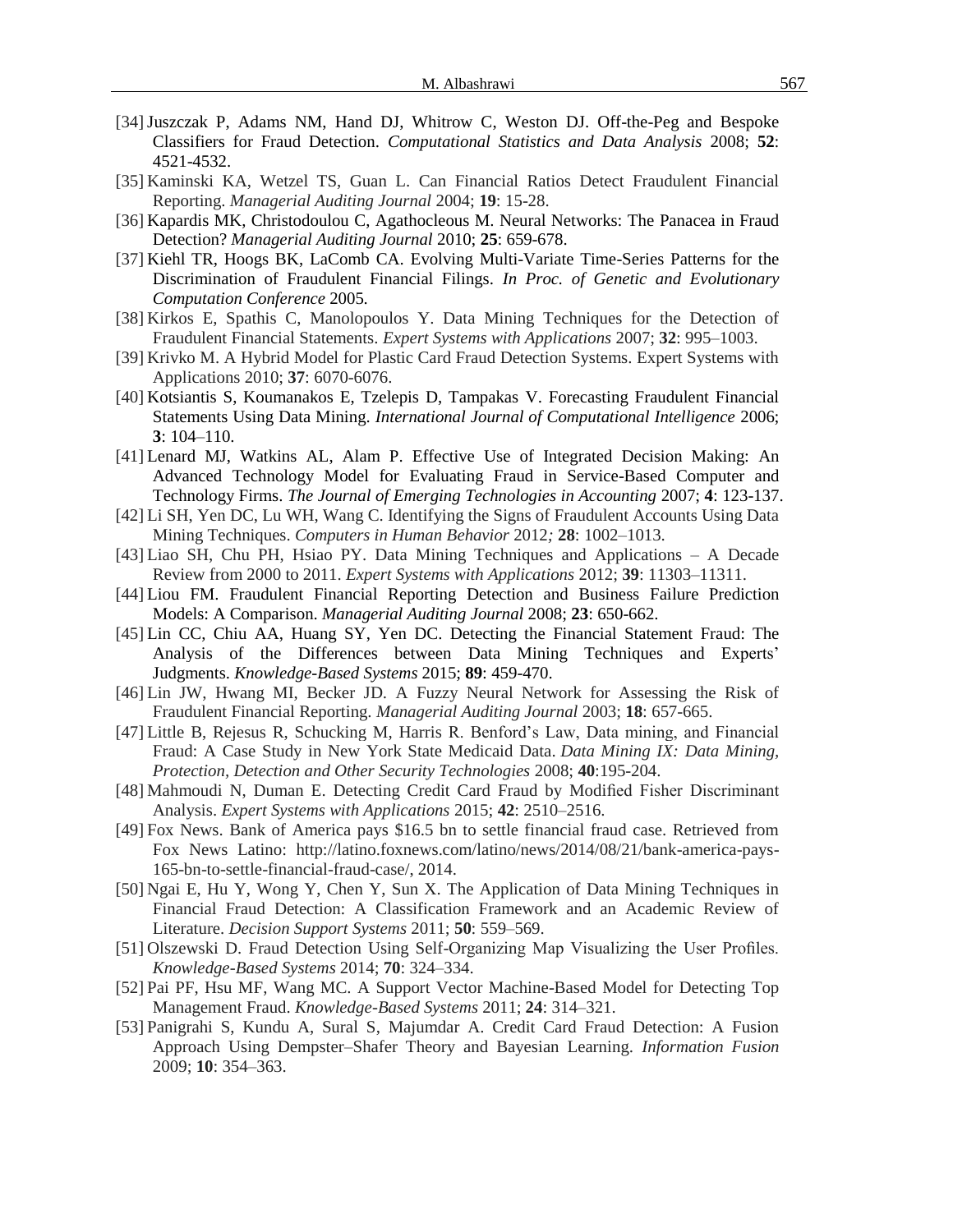- [54] Pathak J, Vidyarthi N, Summers SL. A Fuzzy-Based Algorithm for Auditors to Detect Elements of Fraud in Settled Insurance Claims. *Managerial Auditing Journal* 2005; **20**: 632–644.
- [55] Perols J. Financial Statement Fraud Detection: An Analysis of Statistical and Machine Learning Algorithms. *Auditing: A Journal of Practice & Theory* 2011; **30**: 19-50.
- [56] Phua C, Alahakoon D, Lee V. Minority Report in Fraud Detection: Classification of Skewed Data. *ACM SIGKDD Explorations Newsletter* 2004; **6**: 50-59.
- [57] Pinquet J, Ayuso M, Guill'en M. Selection Bias and Auditing Policies for Insurance Claims. *The Journal of Risk and Insurance* 2007; **74**: 425-440.
- [58] Quah JT, Sriganesh M. Real-Time Credit Card Fraud Detection Using Computational Intelligence. *Expert Systems with Applications* 2008; **35**: 1721-1732.
- [59] Ravisankar P, Ravi V, Rao GR, Bose I. Detection of Financial Statement Fraud and Feature Selection Using Data Mining Techniques. *Decision Support Systems* 2011; **50**: 491–500.
- [60] Sabau AS. Survey of clustering based financial fraud detection research. *Informatica Economica* 2012; **16**: 110.
- [61] Sahin Y, Bulkan S, Duman E. A Cost-Sensitive Decision Tree Approach for Fraud Detection. *Expert Systems with Applications* 2013; **40**: 5916–5923.
- [62] Sánchez D, Vila M, Cerda L, Serrano J. Association Rules Applied to Credit Card Fraud Detection. *Expert Systems with Applications* 2009; **36**: 3630–3640.
- [63] Seeja KR, Zareapoor M. FraudMiner: A Novel Credit Card Fraud Detection Model Based on Frequent Itemset Mining. *The Scientific World Journal* 2014; 1-10.
- [64] Skillicorn D, Purda L. Detecting Fraud in Financial Reports. *European Intelligence and Security Informatics Conference* 2012; 7-13.
- [65] Stockburger DW. Discriminant Function Analysis. In *Multivariate Statistics: Concepts, Models, and Applications* 1998*.*
- [66] Tasoulis D, Adams NM, Weston DJ, Hand DJ. Mining Information from Plastic Card Transaction Streams. *In Proceedings in Computational Statistics: 18th Symposium (COMPSTAT 2008)* 2008; **2**: 315-322.
- [67] Thiprungsri S, Vasarhelyi MA. Cluster Analysis for Anomaly Detection in Accounting Data: An Audit Approach. *The International Journal of Digital Accounting Research* 2011; **11**: 69-84.
- [68] Viaene S, Derrig R, Dedene G. A Case Study of Applying Boosting Naive Bayes to Claim Fraud Diagnosis. *IEEE Transactions on Knowledge and Data Engineering* 2004; **16**: 612 - 620.
- [69] Viaene S, Ayuso M, Guillen M, Gheel D, Dedene G. Strategies for Detecting Fraudulent Claims in the Automobile Insurance Industry. *European Journal of Operational Research* 2007*,* **176**: 565–583.
- [70] Viaenea S, Dedene G, Derrig R. Auto Claim Fraud Detection Using Bayesian Learning Neural Networks. *Expert Systems with Applications* 2005; **29**: 653–666.
- [71] Virdhagriswaran S, Dakin G. Camouflaged Fraud Detection in Domains with Complex Relationships. *In Proceedings of the 12th ACM SIGKDD International Conference on Knowledge Discovery and Data Mining* 2006; 941-947.
- [72] Whiting DG, Hansen JV, Mcdonald JB, Albrecht C, Albrecht WS. Machine Learning Methods for Detecting Patterns of Management Fraud. *Computational Intelligence* 2012; **28**: 505-527.
- [73] Wu J, Xiong H, Chen J. COG: Local Decomposition for Rare Class Analysis. *Data Mining and Knowledge Discovery* 2010; **20**: 191-220.
- [74] Yang S, Wei L. Detecting Money Laundering Using Filtering Techniques: A Multiple-Criteria Index. *Journal of Economic Policy Reform* 2010; **13**: 159–178.
- [75] Yang W, Hwang S. A Process-Mining Framework for the Detection of Healthcare Fraud and Abuse. *Expert Systems with Applications* 2006; **31**: 56–68.